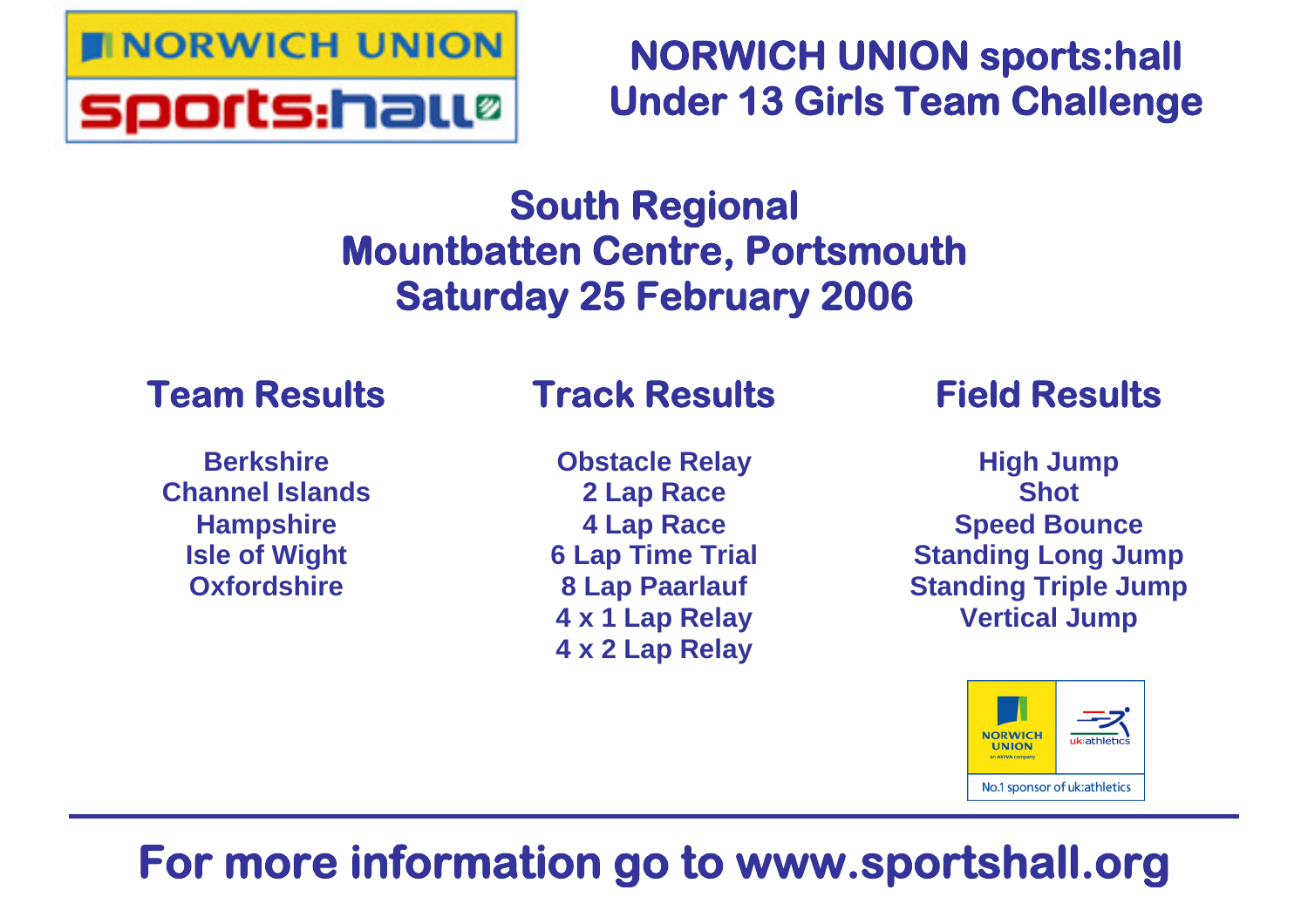## **Competition Results**

|         | <b>Competition:</b><br><b>NUS-South Regional Under 13 Girls</b> |               |              |           |    |     | Venue: |     |     | Mountbatten Centre, Portsmouth |    |    |           |            |            | 25 Feb 2006 | <b>Date</b> |
|---------|-----------------------------------------------------------------|---------------|--------------|-----------|----|-----|--------|-----|-----|--------------------------------|----|----|-----------|------------|------------|-------------|-------------|
| Ranking | Team                                                            | <b>Colour</b> | <b>Score</b> | <b>OR</b> | P8 | 4x1 | 4x2    | 2LR | 4LR | 6LR                            | HJ | S. | <b>SB</b> | <b>SLJ</b> | <b>STJ</b> | VJ          |             |
|         | Oxfordshire                                                     | royal         | 695          | 70        | 70 | 60  | 70     | 56  | 58  | 56                             | 45 | 28 | 46        | 46         | 50         | -40         |             |
|         | Hampshire                                                       | red           | 617          | 40        | 40 | 70  | 60     | 46  | 44  | 48                             | 30 | 56 | 39        | 54         | 46         | -44         |             |
|         | <b>Berkshire</b>                                                | orange        | 562          | 30        | 50 | 50  | 50     | 48  | 42  | 42                             | 40 | 46 | 48        | 44         | 34         | 38          |             |
|         | Isle of Wight                                                   | green         | 530          | 50        | 60 | 30  | 40     | 30  | 38  | 36                             | 38 | 34 | 44        | 30         | 54         | 46          |             |
|         | Channel Islands                                                 | navy          | 474          | 60        | 30 | 40  | 30     | 30  | 28  | 28                             | 45 | 46 | 33        | 36         | 26         | 42          |             |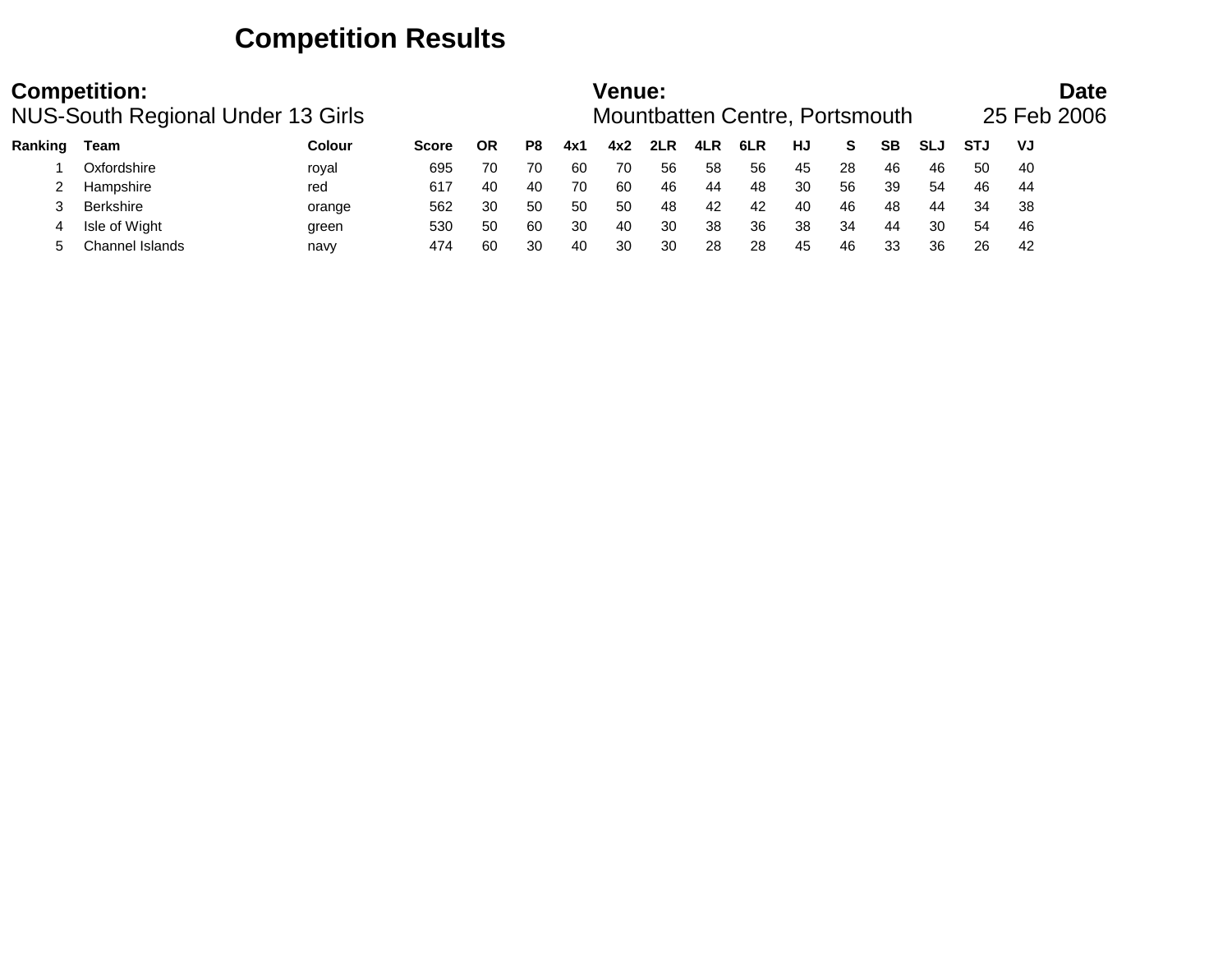## **Team Results Berkshire (orange)**

|         | <b>Competition:</b> |                        | <b>NUS-South Regional Under 13 Girls</b> |              |           |                |     | Venue:            |      |                   | Mountbatten Centre, Portsmouth |       |    |           |            |                     |                | <b>Date</b><br>25 Feb 2006 |
|---------|---------------------|------------------------|------------------------------------------|--------------|-----------|----------------|-----|-------------------|------|-------------------|--------------------------------|-------|----|-----------|------------|---------------------|----------------|----------------------------|
| Ranking | <b>Team</b>         |                        | Colour                                   | <b>Score</b> | <b>OR</b> | P <sub>8</sub> | 4x1 | 4x2               | 2LR  | 4LR               | 6LR                            | HJ    | S  | <b>SB</b> | <b>SLJ</b> | <b>STJ</b>          | VJ             |                            |
|         | Oxfordshire         |                        | royal                                    | 695          | 70        | 70             | 60  | 70                | 56   | 58                | 56                             | 45    | 28 | 46        | 46         | 50                  | 40             |                            |
| 2       | Hampshire           |                        | red                                      | 617          | 40        | 40             | 70  | 60                | 46   | 44                | 48                             | 30    | 56 | 39        | 54         | 46                  | 44             |                            |
| 3       | Berkshire           |                        | orange                                   | 562          | 30        | 50             | 50  | 50                | 48   | 42                | 42                             | 40    | 46 | 48        | 44         | 34                  | 38             |                            |
| 4       | Isle of Wight       |                        | green                                    | 530          | 50        | 60             | 30  | 40                | 30   | 38                | 36                             | 38    | 34 | 44        | 30         | 54                  | 46             |                            |
| 5       | Channel Islands     |                        | navy                                     | 474          | 60        | 30             | 40  | 30                | 30   | 28                | 28                             | 45    | 46 | 33        | 36         | 26                  | 42             |                            |
|         | <b>Comp No Name</b> |                        |                                          | <b>Event</b> |           | Perf1          |     | Perf <sub>2</sub> |      | Perf <sub>3</sub> |                                | Perf4 |    |           |            | <b>Best Ranking</b> |                | <b>Points</b>              |
|         |                     | <b>Shanice Willams</b> |                                          | 2LR          |           | 23.9           |     |                   | 0.0  |                   |                                |       |    | 23.9      |            |                     | 6              | 20                         |
|         |                     | <b>Shanice Willams</b> |                                          | <b>SB</b>    |           |                | 88  |                   |      |                   |                                |       |    |           | 88         |                     |                | 30                         |
|         | 2                   | Sarah Hayworth         |                                          | 2LR          |           | 23.6           |     |                   | 23.2 |                   |                                |       |    | 23.2      |            |                     | $\overline{2}$ | 28                         |
|         | $\overline{2}$      | Sarah Hayworth         |                                          | <b>STJ</b>   |           | 5.06           |     |                   | 5.54 |                   | 5.14                           | 0.00  |    | 5.54      |            |                     | 7              | 18                         |
|         | 3                   | Ngwafu Tansie          |                                          | 6LR          |           | 1:23.1         |     |                   |      |                   |                                |       |    | 1:23.1    |            |                     | 4              | 24                         |
|         | 3                   | Ngwafu Tansie          |                                          | <b>STJ</b>   |           | 5.43           |     |                   | 0.00 |                   | 0.00                           | 5.51  |    | 5.51      |            |                     | 8              | 16                         |
|         | 4                   | Antonia Kesel          |                                          | 4LR          |           | 52.0           |     |                   | 0.0  |                   |                                |       |    | 52.0      |            |                     | 6              | 20                         |
|         | 4                   | Antonia Kesel          |                                          | HJ           |           | 1.30           |     |                   |      |                   |                                |       |    |           | 1.30       |                     | 3              | 26                         |
|         | 5                   | Jane Ackery            |                                          | VJ           |           |                | 38  |                   | 36   |                   | 40                             |       | 40 |           | 40         | 10                  |                | 12                         |
|         | 6                   | <b>Becky Toft</b>      |                                          | S            |           | 8.04           |     |                   | 7.92 |                   | 8.22                           | 8.29  |    | 8.29      |            |                     | 4              | 24                         |
|         |                     | Katherine Gallacher    |                                          | <b>SLJ</b>   |           | 1.73           |     |                   | 0.00 |                   | 1.64                           | 1.72  |    |           | 1.73       |                     | 9              | 14                         |
|         | 8                   | Olivia Chilton         |                                          | 4LR          |           | 51.2           |     |                   | 53.2 |                   |                                |       |    | 53.2      |            |                     | 5              | 22                         |
|         | 8                   | <b>Olivia Chilton</b>  |                                          | HJ           |           | 1.15           |     |                   |      |                   |                                |       |    |           | 1.15       |                     | 9              | 14                         |
|         | 9                   | Gaby Callaghan         |                                          | 6LR          |           | 1:24.9         |     |                   |      |                   |                                |       |    | 1:24.9    |            |                     | 7              | 18                         |
|         | 9                   | Gaby Callaghan         |                                          | <b>SB</b>    |           |                | 76  |                   |      |                   |                                |       |    |           | 76         |                     |                | 18                         |
|         | 10                  | Letitia Rizan          |                                          | S            |           | 6.99           |     | 6.57              |      |                   | 6.64                           | 6.95  |    | 6.99      |            |                     | 5              | 22                         |
|         | 11                  | Anna Dando             |                                          | VJ           |           |                | 0   |                   | 0    |                   | 50                             |       | 52 |           | 52         |                     | 3              | 26                         |
|         | 12                  | Hannah Ward            |                                          | <b>SLJ</b>   |           | 2.00           |     | 2.11              |      |                   | 2.09                           | 2.21  |    | 2.21      |            |                     |                | 30                         |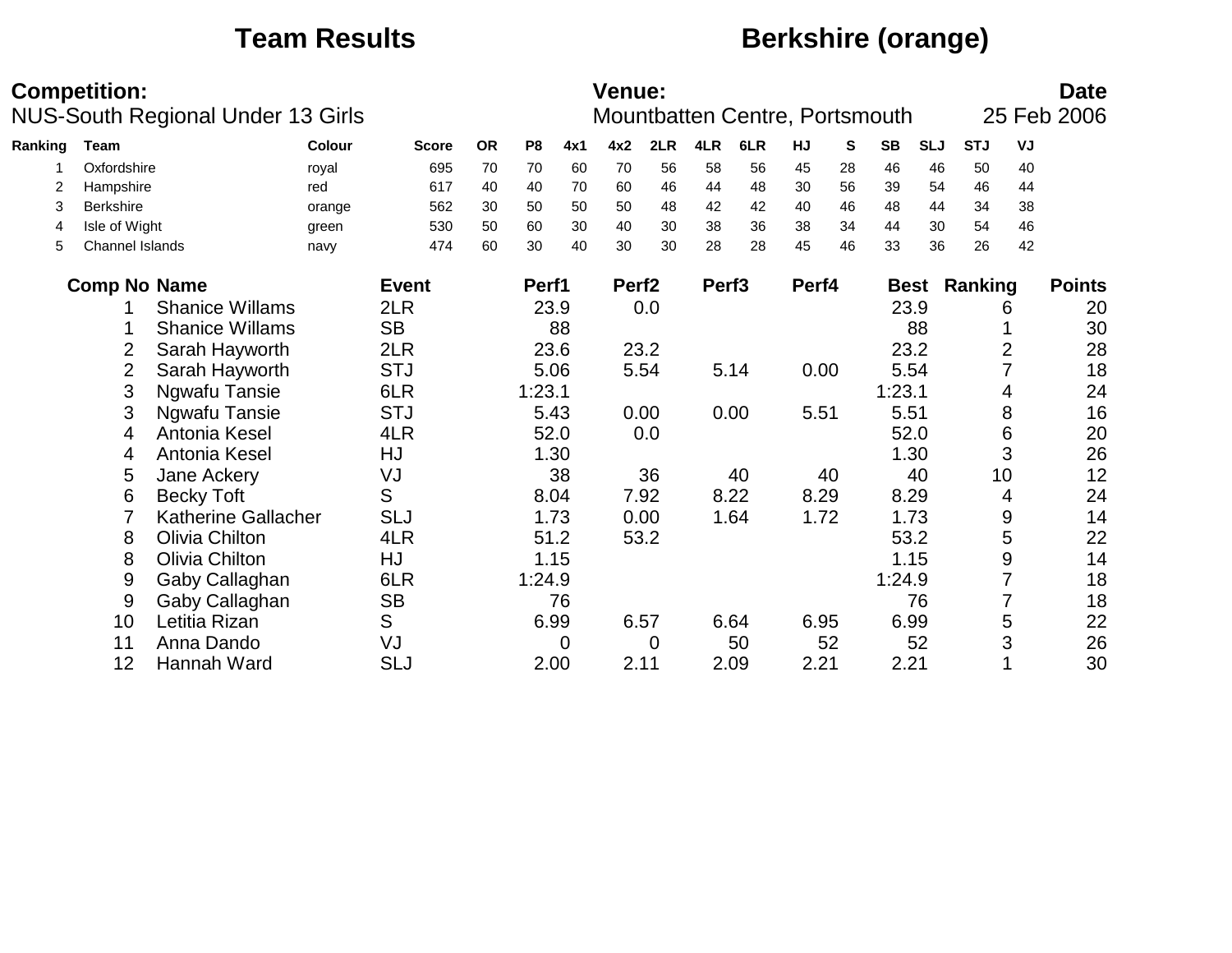## **Team Results Channel Islands (navy)**

|         | <b>Competition:</b> | <b>NUS-South Regional Under 13 Girls</b> |        |              |           |                |      | <b>Venue:</b>     |      |                   | Mountbatten Centre, Portsmouth |       |    |           |            |            |                | <b>Date</b><br>25 Feb 2006 |
|---------|---------------------|------------------------------------------|--------|--------------|-----------|----------------|------|-------------------|------|-------------------|--------------------------------|-------|----|-----------|------------|------------|----------------|----------------------------|
| Ranking | Team                |                                          | Colour | <b>Score</b> | <b>OR</b> | P <sub>8</sub> | 4x1  | 4x2               | 2LR  | 4LR               | 6LR                            | HJ    | S  | <b>SB</b> | <b>SLJ</b> | <b>STJ</b> | VJ             |                            |
|         | Oxfordshire         |                                          | royal  | 695          | 70        | 70             | 60   | 70                | 56   | 58                | 56                             | 45    | 28 | 46        | 46         | 50         | 40             |                            |
| 2       | Hampshire           |                                          | red    | 617          | 40        | 40             | 70   | 60                | 46   | 44                | 48                             | 30    | 56 | 39        | 54         | 46         | 44             |                            |
| 3       | <b>Berkshire</b>    |                                          | orange | 562          | 30        | 50             | 50   | 50                | 48   | 42                | 42                             | 40    | 46 | 48        | 44         | 34         | 38             |                            |
| 4       | Isle of Wight       |                                          | green  | 530          | 50        | 60             | 30   | 40                | 30   | 38                | 36                             | 38    | 34 | 44        | 30         | 54         | 46             |                            |
| 5       | Channel Islands     |                                          | navy   | 474          | 60        | 30             | 40   | 30                | 30   | 28                | 28                             | 45    | 46 | 33        | 36         | 26         | 42             |                            |
|         | <b>Comp No Name</b> |                                          |        | <b>Event</b> |           | Perf1          |      | Perf <sub>2</sub> |      | Perf <sub>3</sub> |                                | Perf4 |    |           | Best       | Ranking    |                | <b>Points</b>              |
|         | 13                  | Ciaria Fossey                            |        | 4LR          |           | 55.2           |      |                   | 0.0  |                   |                                |       |    | 55.2      |            | 10         |                | 12                         |
|         | 13                  | Ciaria Fossey                            |        | <b>SLJ</b>   |           |                | 1.82 | 1.81              |      |                   | 1.82                           | 1.79  |    |           | 1.82       |            | 8              | 16                         |
|         | 14                  | Lucy Crossman                            |        | 2LR          |           |                | 24.4 |                   | 0.0  |                   |                                |       |    | 24.4      |            |            | 8              | 16                         |
|         | 14                  | Lucy Crossman                            |        | HJ           |           |                | 1.45 |                   |      |                   |                                |       |    |           | 1.45       |            | $\overline{2}$ | 28                         |
|         | 15                  | Katheryn Rothwell                        |        | S            |           | 9.57           |      |                   | 9.33 |                   | 9.86                           | 9.26  |    | 9.86      |            |            | $\overline{2}$ | 28                         |
|         | 16                  | Clioua Ellyott                           |        | 2LR          |           |                | 24.6 |                   | 0.0  |                   |                                |       |    | 24.6      |            |            | 9              | 14                         |
|         | 16                  | Clioua Ellyott                           |        | S            |           | 5.79           |      |                   | 6.27 |                   | 6.92                           | 5.66  |    | 6.92      |            |            | $\overline{7}$ | 18                         |
|         | 17                  | Tracey D'Olivera                         |        | 6LR          |           | 1:30.5         |      |                   |      |                   |                                |       |    | 1:30.5    |            | 10         |                | 12                         |
|         | 17                  | <b>Tracey D'Olivera</b>                  |        | VJ           |           |                | 37   |                   | 41   |                   | 38                             |       | 38 |           | 41         |            | 9              | 14                         |
|         | 18                  | Rebecca Houze                            |        | 6LR          |           | 1:28.5         |      |                   |      |                   |                                |       |    | 1:28.5    |            |            | 8              | 16                         |
|         | 18                  | Rebecca Houze                            |        | HJ           |           |                | 1.20 |                   |      |                   |                                |       |    |           | 1.20       |            | $7 =$          | 17                         |
|         | 19                  | <b>Lauren Ellis</b>                      |        | VJ           |           |                | 52   |                   | 48   |                   | 52                             |       | 52 |           | 52         |            | $\overline{2}$ | 28                         |
|         | 20                  | Amelia Jones                             |        | <b>SB</b>    |           |                | 78   |                   |      |                   |                                |       |    |           | 78         |            | $5=$           | 21                         |
|         | 21                  | Lauren Le Molgmali                       |        | <b>STJ</b>   |           | 0.00           |      |                   | 0.00 |                   | 4.14                           | 0.00  |    | 4.14      |            | 10         |                | 12                         |
|         | 22                  | <b>Grace Bravery</b>                     |        | <b>SLJ</b>   |           |                | 1.79 |                   | 0.00 |                   | 1.95                           | 0.00  |    |           | 1.95       |            | 6              | 20                         |
|         | 23                  | Molly Jehan                              |        | <b>SB</b>    |           |                | 63   |                   |      |                   |                                |       |    |           | 63         | 10         |                | 12                         |
|         | 24                  | <b>Chole Huxtor</b>                      |        | 4LR          |           | 53.1           |      |                   | 0.0  |                   |                                |       |    | 53.1      |            |            | 8              | 16                         |
|         | 24                  | <b>Chole Huxtor</b>                      |        | <b>STJ</b>   |           | 5.27           |      | 5.47              |      |                   | 5.30                           | 5.00  |    | 5.47      |            |            | 9              | 14                         |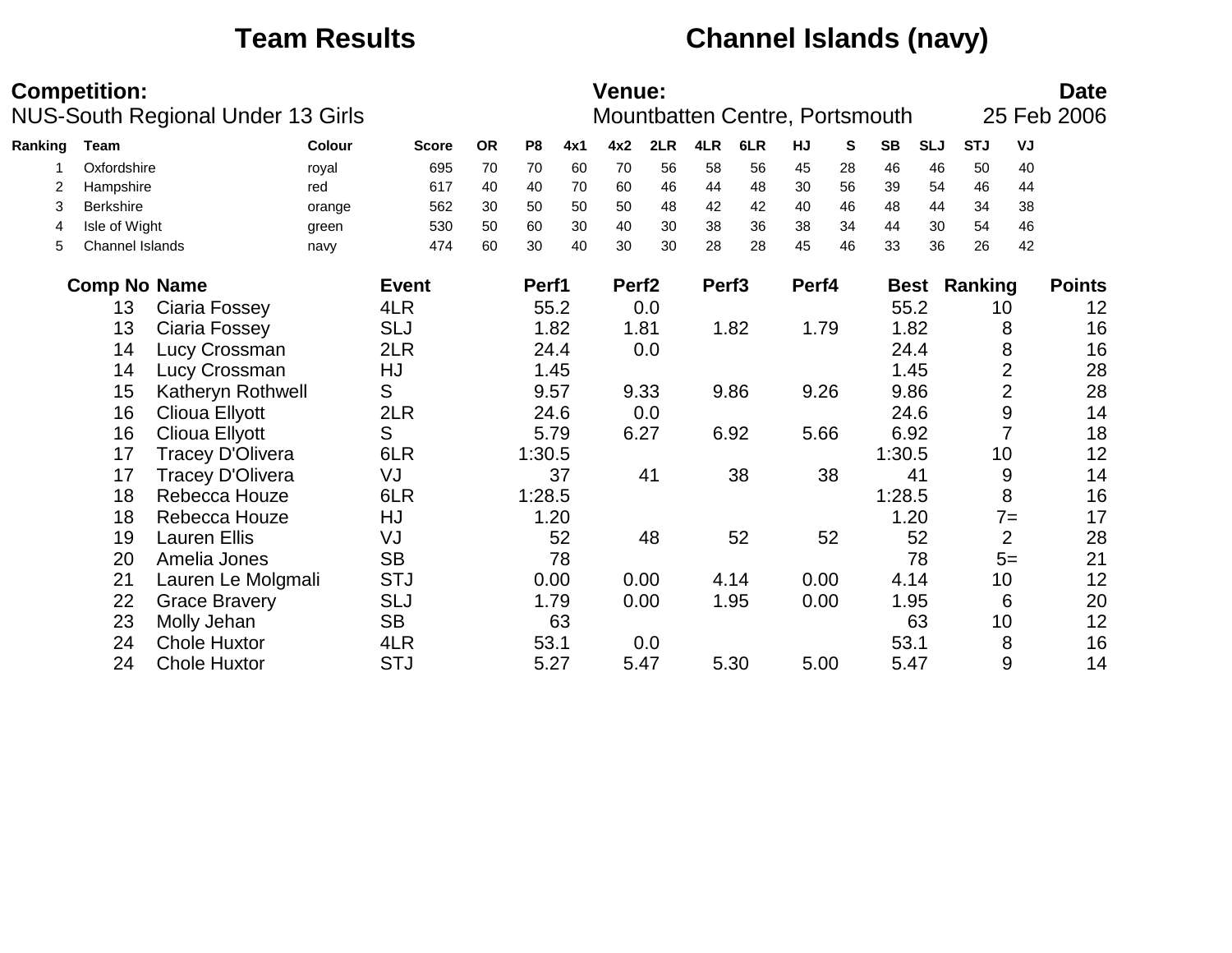## **Team Results Hampshire (red)**

|         | <b>Competition:</b> | <b>NUS-South Regional Under 13 Girls</b> |               |              |           |                |      | <b>Venue:</b>     |      |                   | Mountbatten Centre, Portsmouth |       |    |           |            |                     |                  | <b>Date</b><br>25 Feb 2006 |
|---------|---------------------|------------------------------------------|---------------|--------------|-----------|----------------|------|-------------------|------|-------------------|--------------------------------|-------|----|-----------|------------|---------------------|------------------|----------------------------|
| Ranking | Team                |                                          | <b>Colour</b> | <b>Score</b> | <b>OR</b> | P <sub>8</sub> | 4x1  | 4x2               | 2LR  | 4LR               | 6LR                            | HJ    | S  | <b>SB</b> | <b>SLJ</b> | <b>STJ</b>          | VJ               |                            |
|         | Oxfordshire         |                                          | royal         | 695          | 70        | 70             | 60   | 70                | 56   | 58                | 56                             | 45    | 28 | 46        | 46         | 50                  | 40               |                            |
| 2       | Hampshire           |                                          | red           | 617          | 40        | 40             | 70   | 60                | 46   | 44                | 48                             | 30    | 56 | 39        | 54         | 46                  | 44               |                            |
| 3       | Berkshire           |                                          | orange        | 562          | 30        | 50             | 50   | 50                | 48   | 42                | 42                             | 40    | 46 | 48        | 44         | 34                  | 38               |                            |
| 4       | Isle of Wight       |                                          | green         | 530          | 50        | 60             | 30   | 40                | 30   | 38                | 36                             | 38    | 34 | 44        | 30         | 54                  | 46               |                            |
| 5       | Channel Islands     |                                          | navy          | 474          | 60        | 30             | 40   | 30                | 30   | 28                | 28                             | 45    | 46 | 33        | 36         | 26                  | 42               |                            |
|         | <b>Comp No Name</b> |                                          |               | <b>Event</b> |           | Perf1          |      | Perf <sub>2</sub> |      | Perf <sub>3</sub> |                                | Perf4 |    |           |            | <b>Best Ranking</b> |                  | <b>Points</b>              |
|         | 25                  | <b>Eve Gunter</b>                        |               | 2LR          |           |                | 23.4 |                   | 23.6 |                   |                                |       |    |           | 23.6       |                     | 5                | 22                         |
|         | 25                  | <b>Eve Gunter</b>                        |               | <b>SLJ</b>   |           |                | 2.03 |                   | 2.10 |                   | 2.11                           | 2.07  |    | 2.11      |            |                     | 3                | 26                         |
|         | 27                  | Melody Young                             |               | 4LR          |           | 50.1           |      |                   | 50.9 |                   |                                |       |    | 50.9      |            |                     | 3                | 26                         |
|         | 27                  | Melody Young                             |               | <b>SB</b>    |           |                | 69   |                   |      |                   |                                |       |    |           | 69         |                     | $\boldsymbol{9}$ | 14                         |
|         | 28                  | <b>Katie Sanders</b>                     |               | VJ           |           |                | 0    |                   | 40   |                   | 41                             |       | 45 |           | 45         |                     | 6                | 20                         |
|         | 29                  | <b>Emma Buckett</b>                      |               | HJ           |           |                | 1.59 |                   |      |                   |                                |       |    |           | 1.59       |                     |                  | 30                         |
|         | 30                  | <b>Katie Shipp</b>                       |               | 6LR          |           | 1:21.8         |      |                   |      |                   |                                |       |    | 1:21.8    |            |                     | $\overline{2}$   | 28                         |
|         | 30                  | <b>Katie Shipp</b>                       |               | <b>SB</b>    |           |                | 79   |                   |      |                   |                                |       |    |           | 79         |                     | $3=$             | 25                         |
|         | 31                  | <b>Emiliy Varcoe</b>                     |               | S            |           |                | 9.04 |                   | 9.94 |                   | 0.00                           | 7.93  |    | 9.94      |            |                     |                  | 30                         |
|         | 32                  | <b>Lucy Bliss</b>                        |               | 2LR          |           |                | 23.5 |                   | 23.5 |                   |                                |       |    |           | 23.5       |                     | 4                | 24                         |
|         | 32                  | <b>Lucy Bliss</b>                        |               | <b>SLJ</b>   |           |                | 2.07 |                   | 2.06 |                   | 0.00                           | 2.14  |    |           | 2.14       |                     | $\overline{2}$   | 28                         |
|         | 33                  | Joanne Bottle                            |               | 4LR          |           | 52.7           |      |                   | 0.0  |                   |                                |       |    | 52.7      |            |                     | 7                | 18                         |
|         | 33                  | Joanne Bottle                            |               | <b>STJ</b>   |           |                | 5.78 |                   | 5.82 |                   | 5.61                           | 5.71  |    | 5.82      |            |                     | 4                | 24                         |
|         | 34                  | <b>Chrisite Woodford</b>                 |               | 6LR          |           | 1:24.2         |      |                   |      |                   |                                |       |    | 1:24.2    |            |                     | 6                | 20                         |
|         | 34                  | <b>Chrisite Woodford</b>                 |               | <b>STJ</b>   |           | 5.22           |      |                   | 5.19 |                   | 5.45                           | 5.72  |    |           | 5.72       |                     | 5                | 22                         |
|         | 35                  | <b>Lcuy Desclayes</b>                    |               | VJ           |           |                | 40   |                   | 48   |                   | 52                             |       | 48 |           | 52         |                     | 4                | 24                         |
|         | 36                  | <b>Sarah Newton</b>                      |               | S            |           |                | 7.88 |                   | 8.70 |                   | 9.02                           | 6.39  |    | 9.02      |            |                     | 3                | 26                         |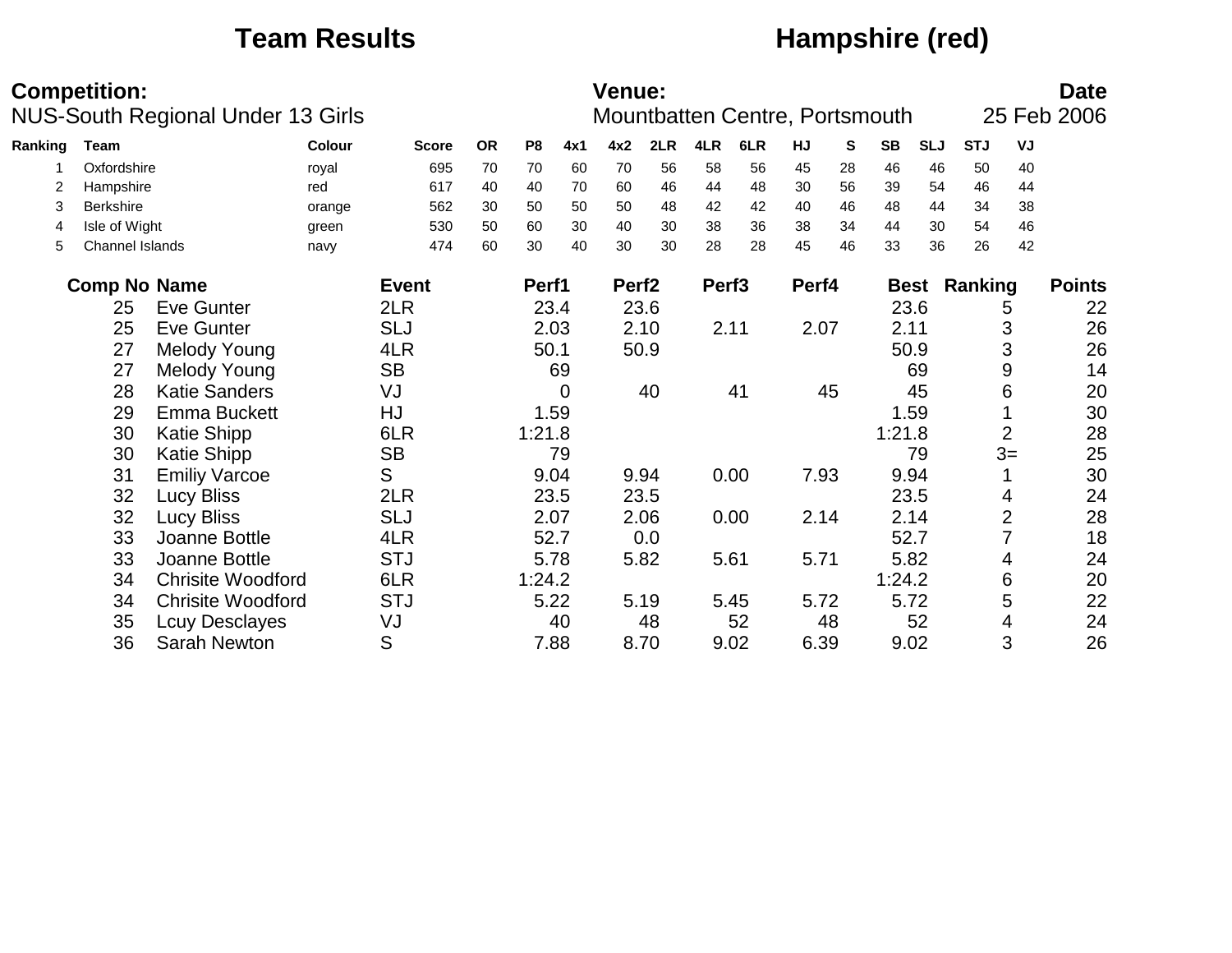## **Team Results Isle of Wight (green)**

|         | <b>Competition:</b>    | <b>NUS-South Regional Under 13 Girls</b> |        |              |           |                |      | <b>Venue:</b>     |      |                   | Mountbatten Centre, Portsmouth |           |    |           |            |                     |                | <b>Date</b><br>25 Feb 2006 |
|---------|------------------------|------------------------------------------|--------|--------------|-----------|----------------|------|-------------------|------|-------------------|--------------------------------|-----------|----|-----------|------------|---------------------|----------------|----------------------------|
| Ranking | <b>Team</b>            |                                          | Colour | <b>Score</b> | <b>OR</b> | P <sub>8</sub> | 4x1  | 4x2               | 2LR  | 4LR               | 6LR                            | <b>HJ</b> | S  | <b>SB</b> | <b>SLJ</b> | <b>STJ</b>          | VJ             |                            |
|         | Oxfordshire            |                                          | royal  | 695          | 70        | 70             | 60   | 70                | 56   | 58                | 56                             | 45        | 28 | 46        | 46         | 50                  | 40             |                            |
| 2       | Hampshire              |                                          | red    | 617          | 40        | 40             | 70   | 60                | 46   | 44                | 48                             | 30        | 56 | 39        | 54         | 46                  | 44             |                            |
| 3       | <b>Berkshire</b>       |                                          | orange | 562          | 30        | 50             | 50   | 50                | 48   | 42                | 42                             | 40        | 46 | 48        | 44         | 34                  | 38             |                            |
| 4       | Isle of Wight          |                                          | green  | 530          | 50        | 60             | 30   | 40                | 30   | 38                | 36                             | 38        | 34 | 44        | 30         | 54                  | 46             |                            |
| 5       | <b>Channel Islands</b> |                                          | navy   | 474          | 60        | 30             | 40   | 30                | 30   | 28                | 28                             | 45        | 46 | 33        | 36         | 26                  | 42             |                            |
|         | <b>Comp No Name</b>    |                                          |        | <b>Event</b> |           | Perf1          |      | Perf <sub>2</sub> |      | Perf <sub>3</sub> |                                | Perf4     |    |           |            | <b>Best Ranking</b> |                | <b>Points</b>              |
|         | 37                     | Montana Booth                            |        | HJ           |           |                | 1.25 |                   |      |                   |                                |           |    |           | 1.25       |                     | $5=$           | 21                         |
|         | 38                     | <b>Ellie Brentnall</b>                   |        | S            |           | 5.32           |      |                   | 6.22 |                   | 5.81                           | 5.98      |    |           | 6.22       |                     | 9              | 14                         |
|         | 39                     | <b>Grace Crumplin</b>                    |        | <b>SB</b>    |           |                | 84   |                   |      |                   |                                |           |    |           | 84         |                     | $\overline{2}$ | 28                         |
|         | 40                     | <b>Charlotte Currie</b>                  |        | 4LR          |           | 53.2           |      |                   | 0.0  |                   |                                |           |    |           | 53.2       |                     | 9              | 14                         |
|         | 40                     | <b>Charlotte Currie</b>                  |        | <b>STJ</b>   |           | 5.86           |      |                   | 6.10 |                   | 6.09                           | 6.21      |    | 6.21      |            |                     | 2              | 28                         |
|         | 41                     | Jasmin Dearlove                          |        | VJ           |           |                | 53   |                   | 48   |                   | 49                             |           | 50 |           | 53         |                     |                | 30                         |
|         | 42                     | <b>Charlotte Drummand</b>                |        | S            |           | 6.01           |      |                   | 6.95 |                   | 6.40                           | 6.64      |    | 6.95      |            |                     | 6              | 20                         |
|         | 43                     | Letitia Mitchell                         |        | 4LR          |           | 51.1           |      |                   | 51.9 |                   |                                |           |    | 51.9      |            |                     | 4              | 24                         |
|         | 43                     | Letitia Mitchell                         |        | HJ           |           |                | 1.20 |                   |      |                   |                                |           |    |           | 1.20       |                     | $7 =$          | 17                         |
|         | 44                     | <b>Holly Newton</b>                      |        | 2LR          |           |                | 25.2 |                   | 0.0  |                   |                                |           |    |           | 25.2       |                     | 10             | 12                         |
|         | 44                     | <b>Holly Newton</b>                      |        | <b>SB</b>    |           |                | 73   |                   |      |                   |                                |           |    |           | 73         |                     | 8              | 16                         |
|         | 45                     | Sophie Pragnell                          |        | 2LR          |           |                | 24.0 |                   | 0.0  |                   |                                |           |    |           | 24.0       |                     |                | 18                         |
|         | 45                     | Sophie Pragnell                          |        | VJ           |           |                | 38   |                   | 39   |                   | 41                             |           | 41 |           | 41         |                     | 8              | 16                         |
|         | 46                     | <b>Camilla Shelley</b>                   |        | 6LR          |           | 1:29.5         |      |                   |      |                   |                                |           |    | 1:29.5    |            |                     | 9              | 14                         |
|         | 46                     | <b>Camilla Shelley</b>                   |        | <b>SLJ</b>   |           |                | 1.73 |                   | 1.80 |                   | 1.83                           | 1.79      |    |           | 1.83       |                     | $\overline{7}$ | 18                         |
|         | 47                     | <b>Amiee Smart</b>                       |        | <b>STJ</b>   |           | 0.00           |      |                   | 5.82 |                   | 5.56                           | 5.91      |    | 5.91      |            |                     | 3              | 26                         |
|         | 48                     | Alicja Stokes                            |        | 6LR          |           | 1:24.0         |      |                   |      |                   |                                |           |    | 1:24.0    |            |                     | 5              | 22                         |
|         | 48                     | Alicja Stokes                            |        | <b>SLJ</b>   |           |                | 1.60 |                   | 1.66 |                   | 1.66                           | 1.54      |    |           | 1.66       | 10                  |                | 12                         |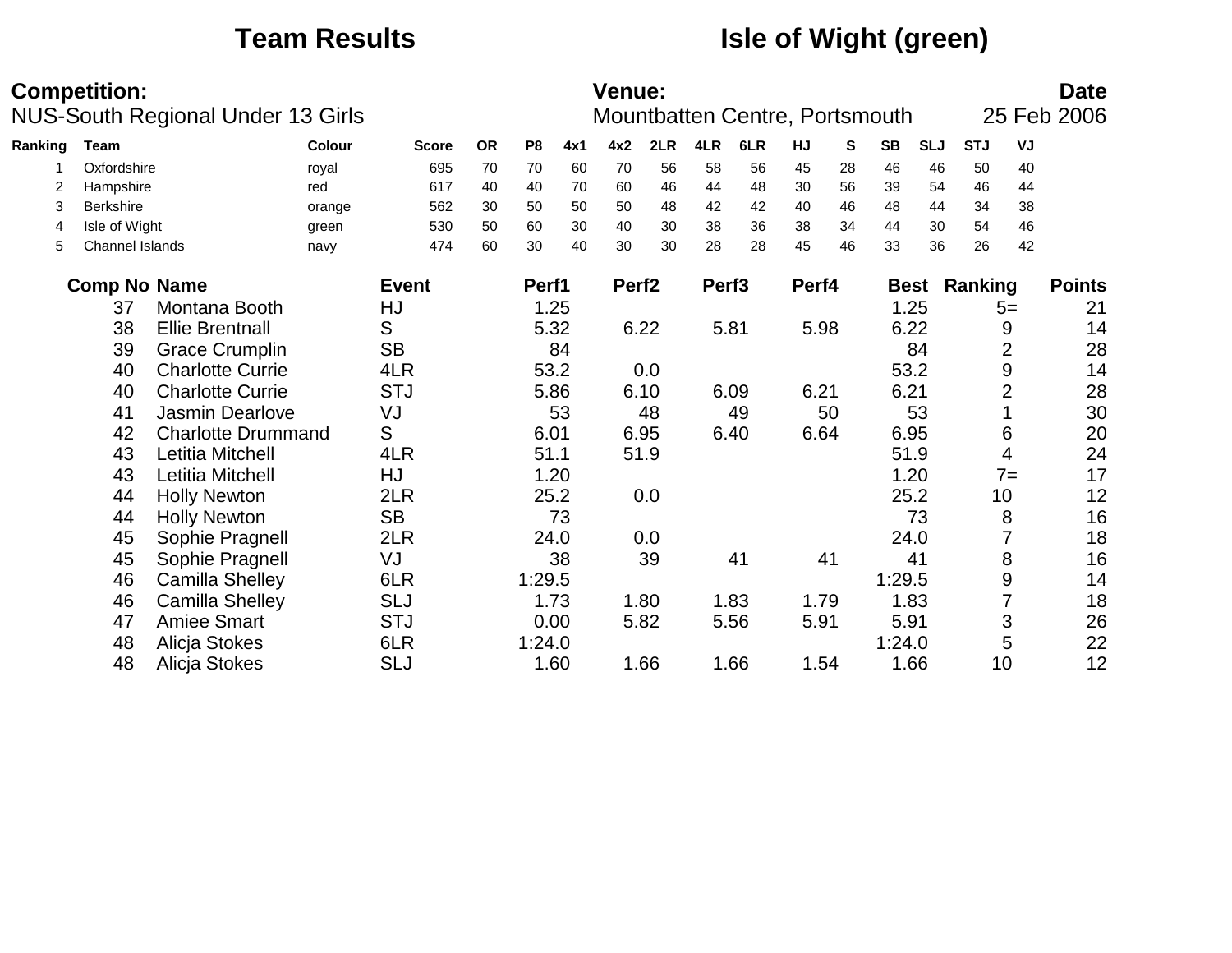## **Team Results Oxfordshire (royal)**

|         | <b>Competition:</b>    | <b>NUS-South Regional Under 13 Girls</b> |               |              |           |                |      | <b>Venue:</b>     |      |                   | Mountbatten Centre, Portsmouth |       |    |             |            |            |      | <b>Date</b><br>25 Feb 2006 |
|---------|------------------------|------------------------------------------|---------------|--------------|-----------|----------------|------|-------------------|------|-------------------|--------------------------------|-------|----|-------------|------------|------------|------|----------------------------|
| Ranking | Team                   |                                          | <b>Colour</b> | <b>Score</b> | <b>OR</b> | P <sub>8</sub> | 4x1  | 4x2               | 2LR  | 4LR               | 6LR                            | HJ    | S  | <b>SB</b>   | <b>SLJ</b> | <b>STJ</b> | VJ   |                            |
|         | Oxfordshire            |                                          | royal         | 695          | 70        | 70             | 60   | 70                | 56   | 58                | 56                             | 45    | 28 | 46          | 46         | 50         | 40   |                            |
|         | Hampshire              |                                          | red           | 617          | 40        | 40             | 70   | 60                | 46   | 44                | 48                             | 30    | 56 | 39          | 54         | 46         | 44   |                            |
| 3       | <b>Berkshire</b>       |                                          | orange        | 562          | 30        | 50             | 50   | 50                | 48   | 42                | 42                             | 40    | 46 | 48          | 44         | 34         | 38   |                            |
| 4       | Isle of Wight          |                                          | green         | 530          | 50        | 60             | 30   | 40                | 30   | 38                | 36                             | 38    | 34 | 44          | 30         | 54         | 46   |                            |
| 5       | <b>Channel Islands</b> |                                          | navy          | 474          | 60        | 30             | 40   | 30                | 30   | 28                | 28                             | 45    | 46 | 33          | 36         | 26         | 42   |                            |
|         | <b>Comp No Name</b>    |                                          |               | <b>Event</b> |           | Perf1          |      | Perf <sub>2</sub> |      | Perf <sub>3</sub> |                                | Perf4 |    | <b>Best</b> |            | Ranking    |      | <b>Points</b>              |
|         | 49                     | Jemma Gregory                            |               | 4LR          |           |                | 50.3 |                   | 50.4 |                   |                                |       |    | 50.4        |            |            | 2    | 28                         |
|         | 49                     | Jemma Gregory                            |               | <b>SB</b>    |           |                | 78   |                   |      |                   |                                |       |    |             | 78         |            | $5=$ | 21                         |
|         | 50                     | Evie Boyd                                |               | 2LR          |           |                | 23.8 |                   | 23.3 |                   |                                |       |    | 23.3        |            |            | 3    | 26                         |
|         | 50                     | Evie Boyd                                |               | <b>SB</b>    |           |                | 79   |                   |      |                   |                                |       |    |             | 79         |            | $3=$ | 25                         |
|         | 51                     | <b>Charlotte Drummond</b>                |               | 6LR          |           | 1:22.8         |      |                   |      |                   |                                |       |    | 1:22.8      |            |            | 3    | 26                         |
|         | 51                     | <b>Charlotte Drummond</b>                |               | HJ           |           |                | 1.25 |                   |      |                   |                                |       |    | 1.25        |            |            | $5=$ | 21                         |
|         | 52                     | <b>Lauren Hullins</b>                    |               | S            |           |                | 6.40 | 6.11              |      |                   | 5.79                           | 6.11  |    | 6.40        |            |            | 8    | 16                         |
|         | 53                     | Rebecca Littlewood                       |               | 4LR          |           | 49.7           |      |                   | 50.0 |                   |                                |       |    | 50.0        |            |            |      | 30                         |
|         | 53                     | <b>Rebecca Littlewood</b>                |               | <b>STJ</b>   |           |                | 5.92 |                   | 6.30 |                   | 6.28                           | 6.32  |    | 6.32        |            |            |      | 30                         |
|         | 54                     | Rosie Kingston                           |               | <b>SLJ</b>   |           |                | 1.93 |                   | 1.98 |                   | 1.91                           | 1.95  |    | 1.98        |            |            | 5    | 22                         |
|         | 55                     | <b>Emily Carstairs</b>                   |               | 6LR          |           | 1:21.3         |      |                   |      |                   |                                |       |    | 1:21.3      |            |            |      | 30                         |
|         | 55                     | <b>Emily Carstairs</b>                   |               | <b>STJ</b>   |           |                | 5.14 |                   | 5.22 |                   | 5.37                           | 5.63  |    | 5.63        |            |            | 6    | 20                         |
|         | 56                     | Caroline Jenkins                         |               | S            |           |                | 5.70 |                   | 5.82 |                   | 4.98                           | 5.17  |    | 5.82        |            | 10         |      | 12                         |
|         | 57                     | <b>Emily Moore</b>                       |               | HJ           |           |                | 1.25 |                   |      |                   |                                |       |    | 1.25        |            |            | 4    | 24                         |
|         | 58                     | Olivia Buckledee                         |               | VJ           |           |                | 45   |                   | 47   |                   | 46                             |       | 44 |             | 47         |            | 5    | 22                         |
|         | 59                     | <b>Alex Sweeney</b>                      |               | VJ           |           |                | 38   |                   | 38   |                   | 39                             |       | 42 |             | 42         |            |      | 18                         |
|         | 60                     | Rebecca Hussey                           |               | 2LR          |           |                | 22.9 |                   | 22.8 |                   |                                |       |    | 22.8        |            |            |      | 30                         |
|         | 60                     | Rebecca Hussey                           |               | <b>SLJ</b>   |           |                | 2.05 |                   | 2.09 |                   | 2.06                           | 2.10  |    | 2.10        |            |            | 4    | 24                         |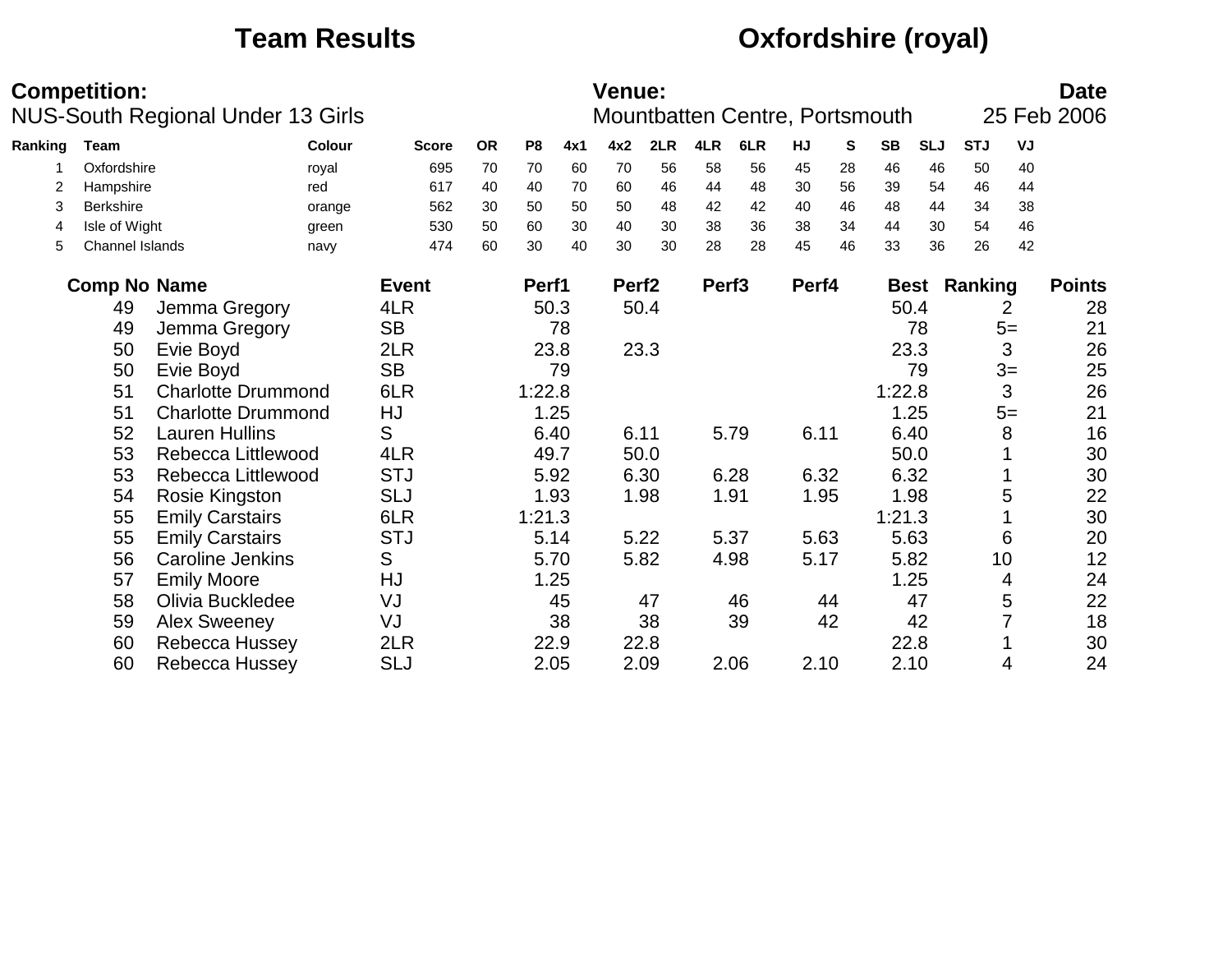## **Event Official Results Sheet <b>CEV** Obstacle Relay

| <b>Competition:</b> |    | <b>NUS-South Regional Under 13 Girls</b> |        | <b>Venue:</b> |       | Mountbatten Centre, Portsmouth |               | <b>Date</b><br>25 Feb 2006 |
|---------------------|----|------------------------------------------|--------|---------------|-------|--------------------------------|---------------|----------------------------|
| Ranking Code Team   |    |                                          | Colour | Heat          | Final | <b>Performance</b>             | <b>Points</b> |                            |
|                     | 05 | Oxfordshire                              | royal  | 1:18.1        | 0.0   | 1:18.1                         | 70            |                            |
|                     | 02 | Channel Islands                          | navy   | 1:18.2        | 0.0   | 1:18.2                         | 60            |                            |
| 3                   | 04 | Isle of Wight                            | green  | 1:19.7        | 0.0   | 1:19.7                         | 50            |                            |
| 4                   | 03 | Hampshire                                | red    | 1:20.6        | 0.0   | 1:20.6                         | 40            |                            |
| 5                   |    | Berkshire                                | orange | 1:25.4        | 0.0   | 1:25.4                         | 30            |                            |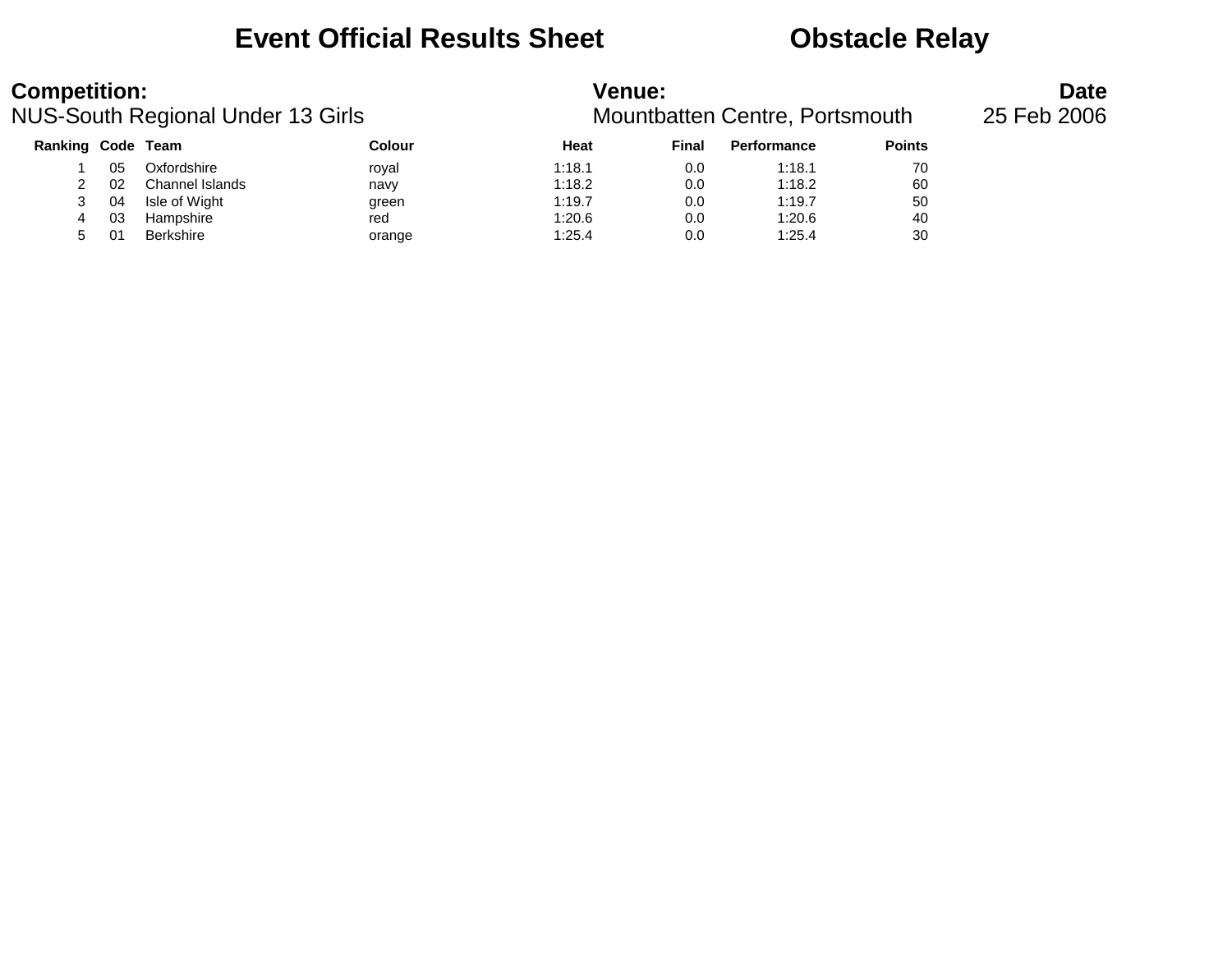### **Results Sheet 2 Lap Race**

**Competition:**<br>**Date**<br>Mountbatten Centre, Portsmouth 13 Girls MUS-South Regional Under 13 Girls NUS-South Regional Under 13 Girls

|                | Ranking          | Team                   |               | <b>Colour</b>     |                        | <b>Points</b> |             |               |
|----------------|------------------|------------------------|---------------|-------------------|------------------------|---------------|-------------|---------------|
|                |                  | Oxfordshire            |               | royal             |                        | 56            |             |               |
| $\overline{c}$ |                  | <b>Berkshire</b>       |               | orange            |                        | 48            |             |               |
| 3              |                  | Hampshire              |               | red               |                        | 46            |             |               |
|                | $4=$             | <b>Channel Islands</b> |               | navy              |                        | 30            |             |               |
|                | $4=$             | Isle of Wight          |               | green             |                        | 30            |             |               |
| Ranking Team   |                  |                        | <b>Colour</b> | <b>BibNo Name</b> |                        |               | <b>Best</b> | <b>Points</b> |
|                | Oxfordshire      |                        | royal         |                   | 60 Rebecca Hussey      |               | 22.8        | 30            |
|                | <b>Berkshire</b> |                        | orange        |                   | 2 Sarah Hayworth       |               | 23.2        | 28            |
| 3              | Oxfordshire      |                        | royal         |                   | 50 Evie Boyd           |               | 23.3        | 26            |
| 4              | Hampshire        |                        | red           |                   | 32 Lucy Bliss          |               | 23.5        | 24            |
| 5              | Hampshire        |                        | red           |                   | 25 Eve Gunter          |               | 23.6        | 22            |
| 6              | <b>Berkshire</b> |                        | orange        |                   | <b>Shanice Willams</b> |               | 23.9        | 20            |
|                | Isle of Wight    |                        | green         |                   | 45 Sophie Pragnell     |               | 24.0        | 18            |
| 8              | Channel Islands  |                        | navy          |                   | 14 Lucy Crossman       |               | 24.4        | 16            |
| 9              | Channel Islands  |                        | navy          |                   | 16 Clioua Ellyott      |               | 24.6        | 14            |
| 10             | Isle of Wight    |                        | green         |                   | 44 Holly Newton        |               | 25.2        | 12            |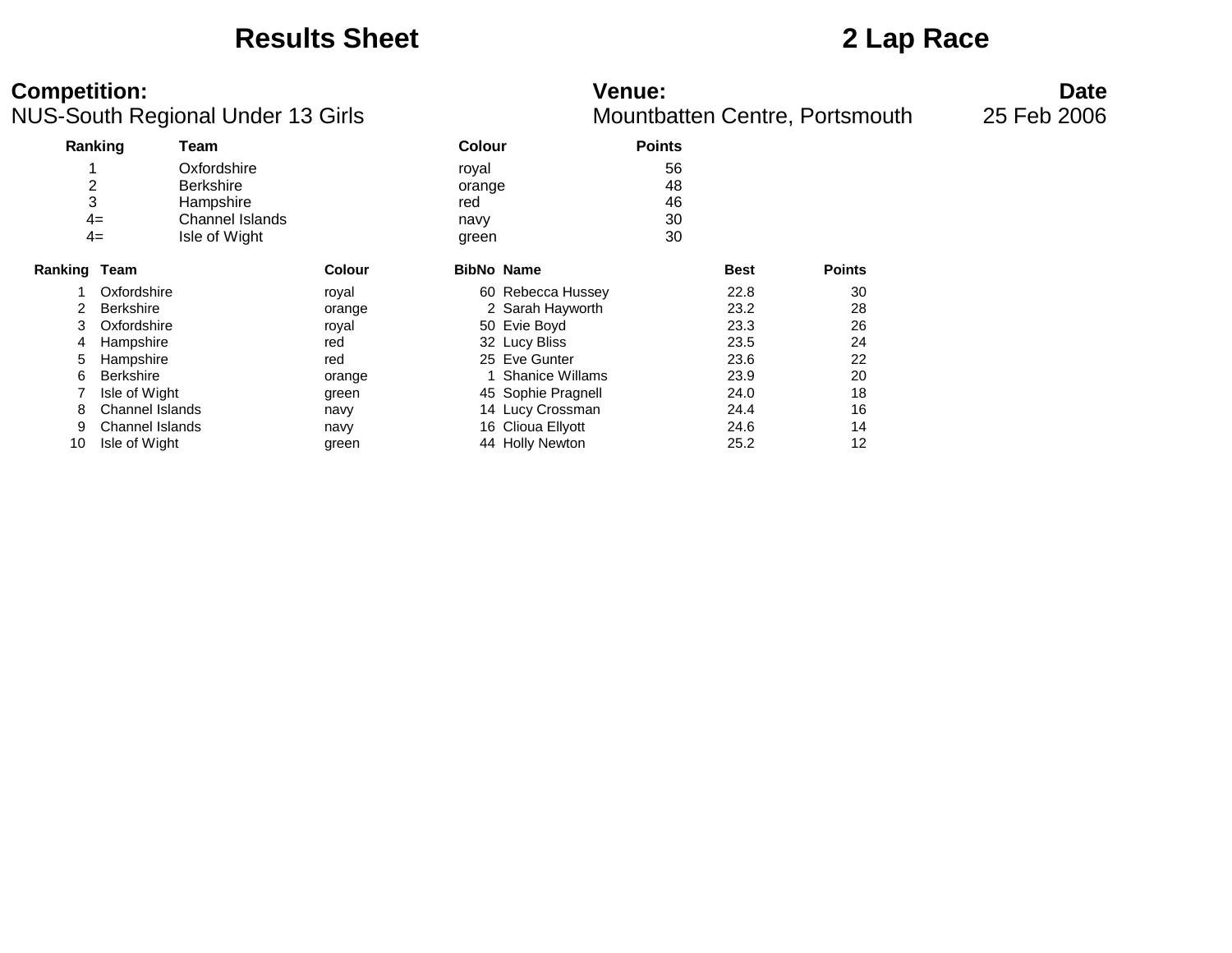### **Results Sheet 4 Lap Race**

### **Competition: Venue: Date**

|              |                        | ice count regional chaor to omo |               |        |                       |               | <b>MOUTINGHOT CONTROL DIGITIONI</b> |               |
|--------------|------------------------|---------------------------------|---------------|--------|-----------------------|---------------|-------------------------------------|---------------|
|              | Ranking                | Team                            |               | Colour |                       | <b>Points</b> |                                     |               |
|              |                        | Oxfordshire                     |               | royal  |                       | 58            |                                     |               |
| 2            |                        | Hampshire                       |               | red    |                       | 44            |                                     |               |
| 3            |                        | <b>Berkshire</b>                |               | orange |                       | 42            |                                     |               |
| 4            |                        | Isle of Wight                   |               | green  |                       | 38            |                                     |               |
| 5            |                        | <b>Channel Islands</b>          |               | navy   |                       | 28            |                                     |               |
| Ranking Team |                        |                                 | <b>Colour</b> |        | <b>BibNo Name</b>     |               | <b>Best</b>                         | <b>Points</b> |
|              | Oxfordshire            |                                 | royal         |        | 53 Rebecca Littlewood |               | 50.0                                | 30            |
| 2            | Oxfordshire            |                                 | royal         |        | 49 Jemma Gregory      |               | 50.4                                | 28            |
| 3            | Hampshire              |                                 | red           |        | 27 Melody Young       |               | 50.9                                | 26            |
| 4            | Isle of Wight          |                                 | green         |        | 43 Letitia Mitchell   |               | 51.9                                | 24            |
| 5            | <b>Berkshire</b>       |                                 | orange        |        | 8 Olivia Chilton      |               | 53.2                                | 22            |
| 6            | <b>Berkshire</b>       |                                 | orange        |        | 4 Antonia Kesel       |               | 52.0                                | 20            |
|              | Hampshire              |                                 | red           |        | 33 Joanne Bottle      |               | 52.7                                | 18            |
| 8            | Channel Islands        |                                 | navy          |        | 24 Chole Huxtor       |               | 53.1                                | 16            |
| 9            | Isle of Wight          |                                 | green         |        | 40 Charlotte Currie   |               | 53.2                                | 14            |
| 10           | <b>Channel Islands</b> |                                 | navy          |        | 13 Ciaria Fossey      |               | 55.2                                | 12            |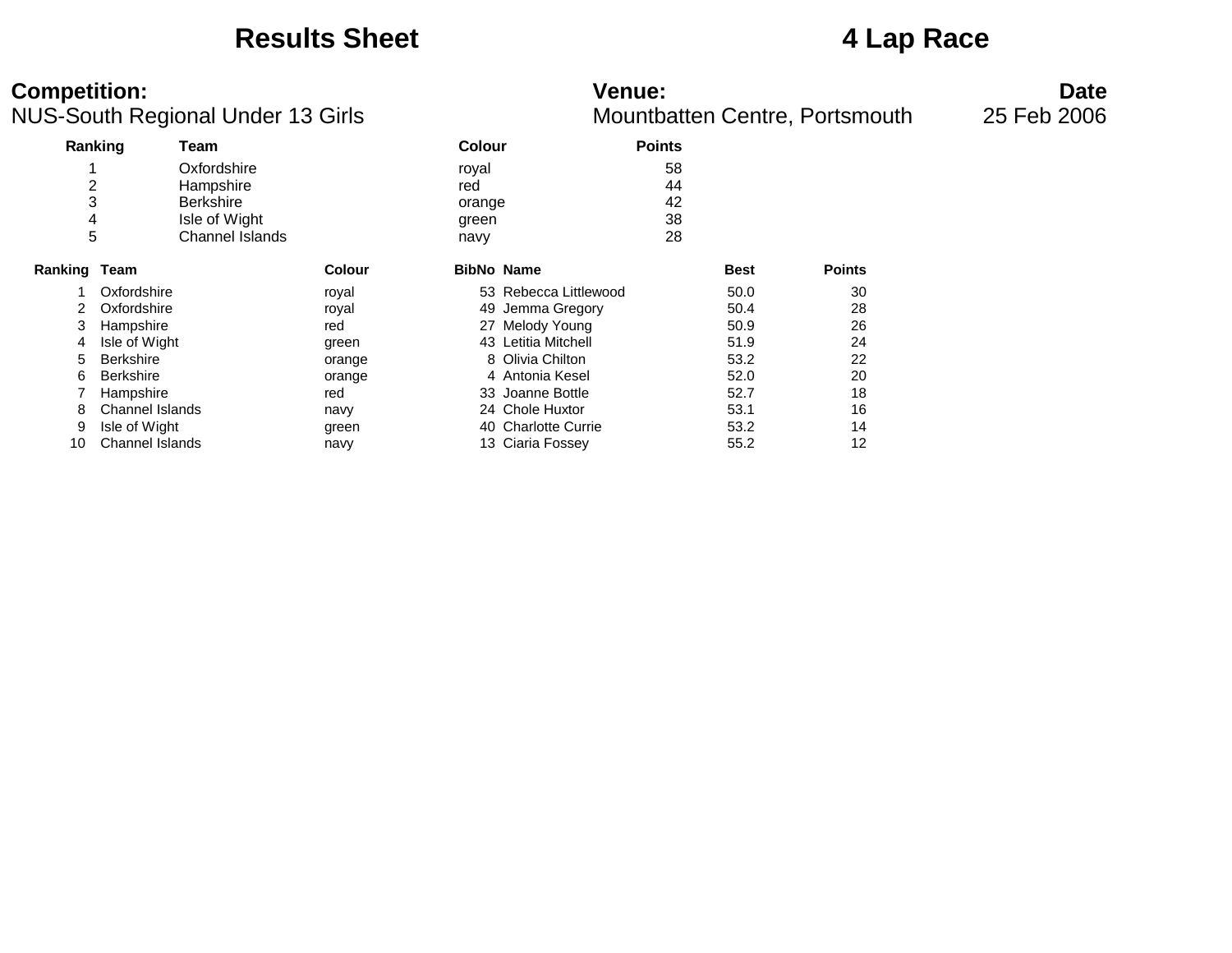### **Results Sheet 6 Lap Time Trial**

### **Competition: Venue: Date**

|              | Ranking                | Team                   |        | <b>Colour</b>     |                       | <b>Points</b> |             |               |
|--------------|------------------------|------------------------|--------|-------------------|-----------------------|---------------|-------------|---------------|
|              |                        | Oxfordshire            |        | royal             |                       | 56            |             |               |
| 2            |                        | Hampshire              |        | red               |                       | 48            |             |               |
| 3            |                        | <b>Berkshire</b>       |        | orange            |                       | 42            |             |               |
| 4            |                        | Isle of Wight          |        | green             |                       | 36            |             |               |
| 5            |                        | <b>Channel Islands</b> |        | navy              |                       | 28            |             |               |
| Ranking Team |                        |                        | Colour | <b>BibNo Name</b> |                       |               | <b>Best</b> | <b>Points</b> |
|              | Oxfordshire            |                        | royal  |                   | 55 Emily Carstairs    |               | 1:21.3      | 30            |
|              | Hampshire              |                        | red    |                   | 30 Katie Shipp        |               | 1:21.8      | 28            |
| 3            | Oxfordshire            |                        | royal  |                   | 51 Charlotte Drummond |               | 1:22.8      | 26            |
| 4            | <b>Berkshire</b>       |                        | orange |                   | 3 Ngwafu Tansie       |               | 1:23.1      | 24            |
| 5            | Isle of Wight          |                        | green  |                   | 48 Alicia Stokes      |               | 1:24.0      | 22            |
| 6            | Hampshire              |                        | red    |                   | 34 Chrisite Woodford  |               | 1:24.2      | 20            |
|              | <b>Berkshire</b>       |                        | orange |                   | 9 Gaby Callaghan      |               | 1:24.9      | 18            |
| 8            | Channel Islands        |                        | navy   |                   | 18 Rebecca Houze      |               | 1:28.5      | 16            |
| 9            | Isle of Wight          |                        | green  |                   | 46 Camilla Shelley    |               | 1:29.5      | 14            |
| 10           | <b>Channel Islands</b> |                        | navy   |                   | 17 Tracey D'Olivera   |               | 1:30.5      | 12            |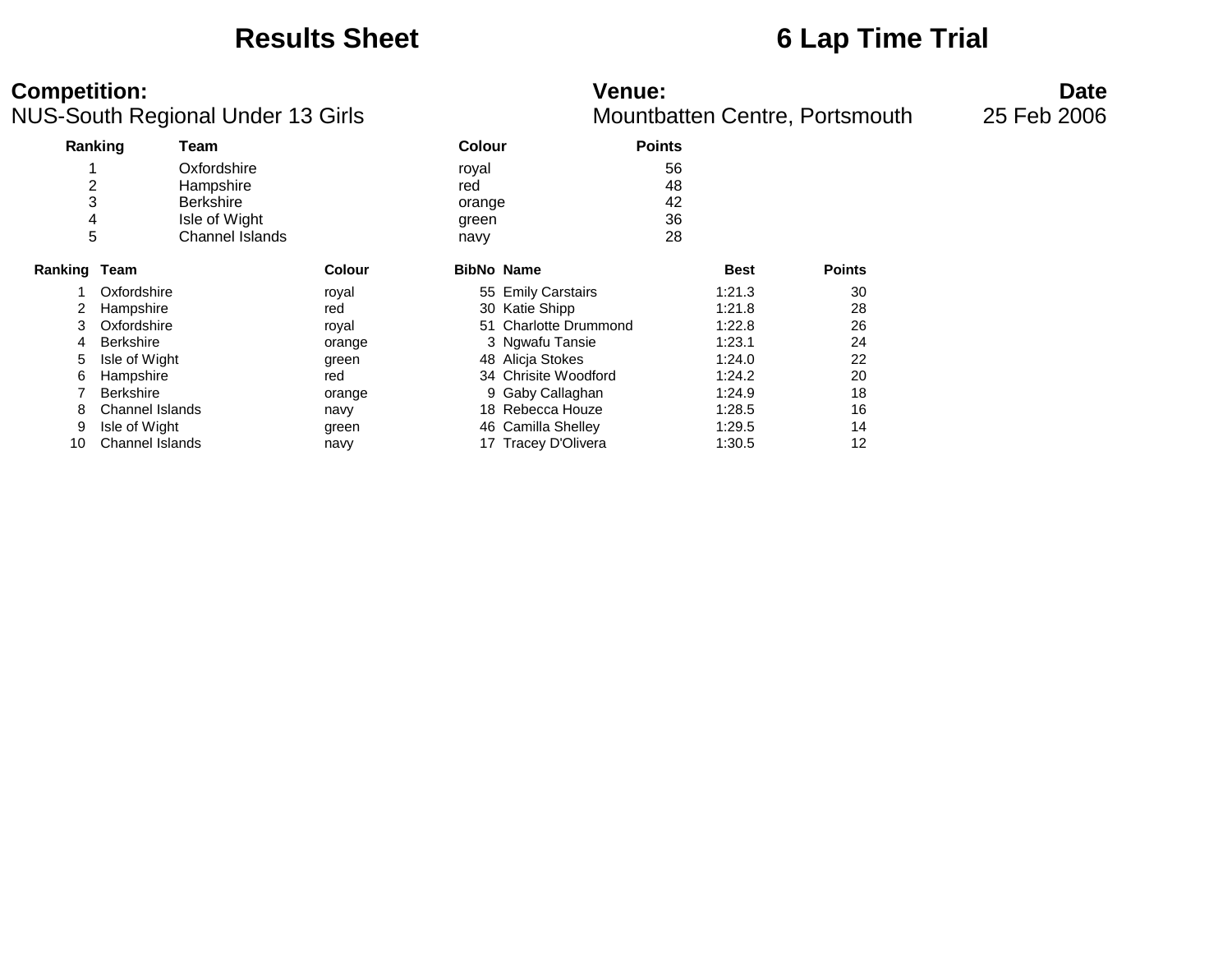## **Event Official Results Sheet 8 Lap Paarlauf**

| <b>Competition:</b> |    | <b>NUS-South Regional Under 13 Girls</b> |        | <b>Venue:</b> |       | Mountbatten Centre, Portsmouth |               | <b>Date</b><br>25 Feb 2006 |
|---------------------|----|------------------------------------------|--------|---------------|-------|--------------------------------|---------------|----------------------------|
| Ranking Code Team   |    |                                          | Colour | Heat          | Final | <b>Performance</b>             | <b>Points</b> |                            |
|                     | 05 | Oxfordshire                              | roval  | 1:01.6        | 0.0   | 1:01.6                         | 70            |                            |
|                     | 04 | Isle of Wight                            | green  | 1:03.0        | 0.0   | 1:03.0                         | 60            |                            |
| 3                   | 01 | Berkshire                                | orange | 1:03.3        | 0.0   | 1:03.3                         | 50            |                            |
| 4                   | 03 | Hampshire                                | red    | 1:06.7        | 0.0   | 1:06.7                         | 40            |                            |
| 5.                  | 02 | Channel Islands                          | navy   | 1:07.5        | 0.0   | 1:07.5                         | 30            |                            |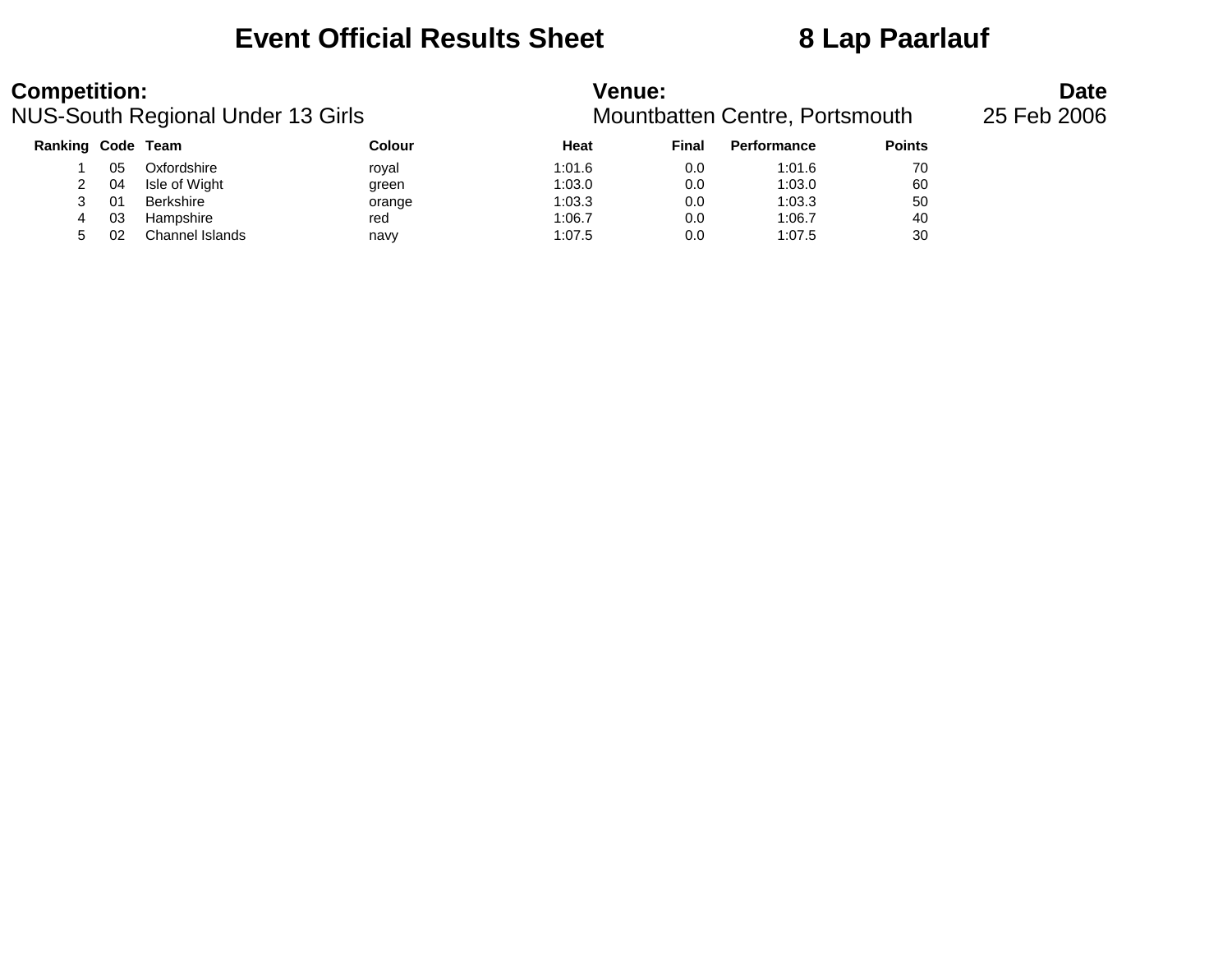## **Event Official Results Sheet 4 x 1 Lap Relay**

| <b>Competition:</b> |    | <b>NUS-South Regional Under 13 Girls</b> |        | <b>Venue:</b> |       | Mountbatten Centre, Portsmouth |               | <b>Date</b><br>25 Feb 2006 |
|---------------------|----|------------------------------------------|--------|---------------|-------|--------------------------------|---------------|----------------------------|
| Ranking Code Team   |    |                                          | Colour | Heat          | Final | <b>Performance</b>             | <b>Points</b> |                            |
|                     | 03 | Hampshire                                | red    | 47.8          | 0.0   | 47.8                           | 70            |                            |
|                     | 05 | Oxfordshire                              | roval  | 48.7          | 0.0   | 48.7                           | 60            |                            |
|                     | 01 | Berkshire                                | orange | 48.9          | 0.0   | 48.9                           | 50            |                            |
| 4                   | 02 | Channel Islands                          | navy   | 49.2          | 0.0   | 49.2                           | 40            |                            |
| 5                   | 04 | Isle of Wight                            | green  | 50.7          | 0.0   | 50.7                           | 30            |                            |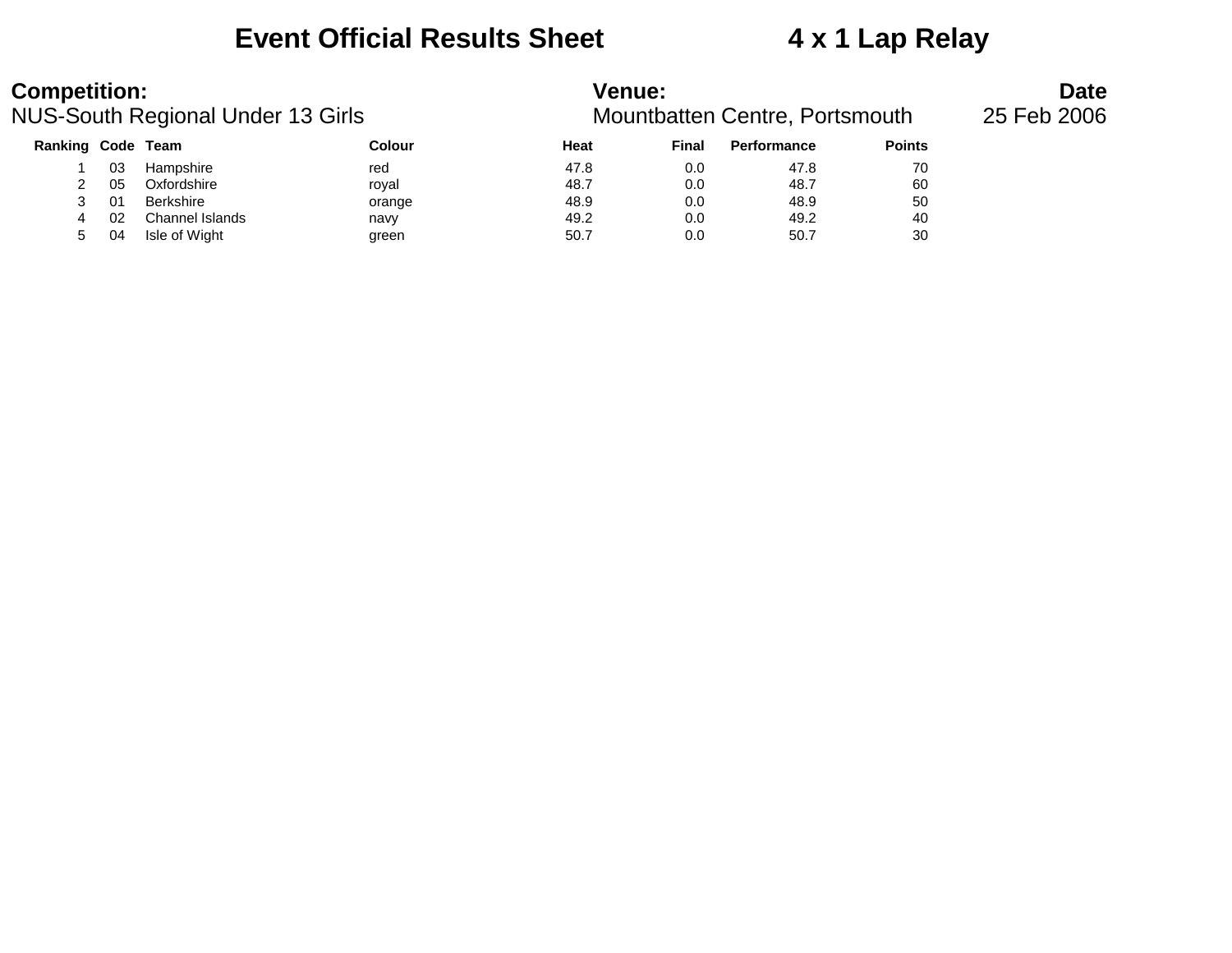## **Event Official Results Sheet 4 x 2 Lap Relay**

| <b>Competition:</b> |     | NUS-South Regional Under 13 Girls |        | <b>Venue:</b><br>Mountbatten Centre, Portsmouth | <b>Date</b><br>25 Feb 2006 |                    |               |  |
|---------------------|-----|-----------------------------------|--------|-------------------------------------------------|----------------------------|--------------------|---------------|--|
| Ranking Code Team   |     |                                   | Colour | Heat                                            | Final                      | <b>Performance</b> | <b>Points</b> |  |
|                     | 05  | Oxfordshire                       | roval  | 1:33.3                                          | 0.0                        | 1:33.3             | 70            |  |
|                     | 03  | Hampshire                         | red    | 1:34.2                                          | 0.0                        | 1:34.2             | 60            |  |
|                     | -01 | Berkshire                         | orange | 1:34.8                                          | 0.0                        | 1:34.8             | 50            |  |
| 4                   | 04  | Isle of Wight                     | green  | 1:39.7                                          | 0.0                        | 1:39.7             | 40            |  |
| 5                   | 02  | Channel Islands                   | navy   | 1:43.3                                          | 0.0                        | 1:43.3             | 30            |  |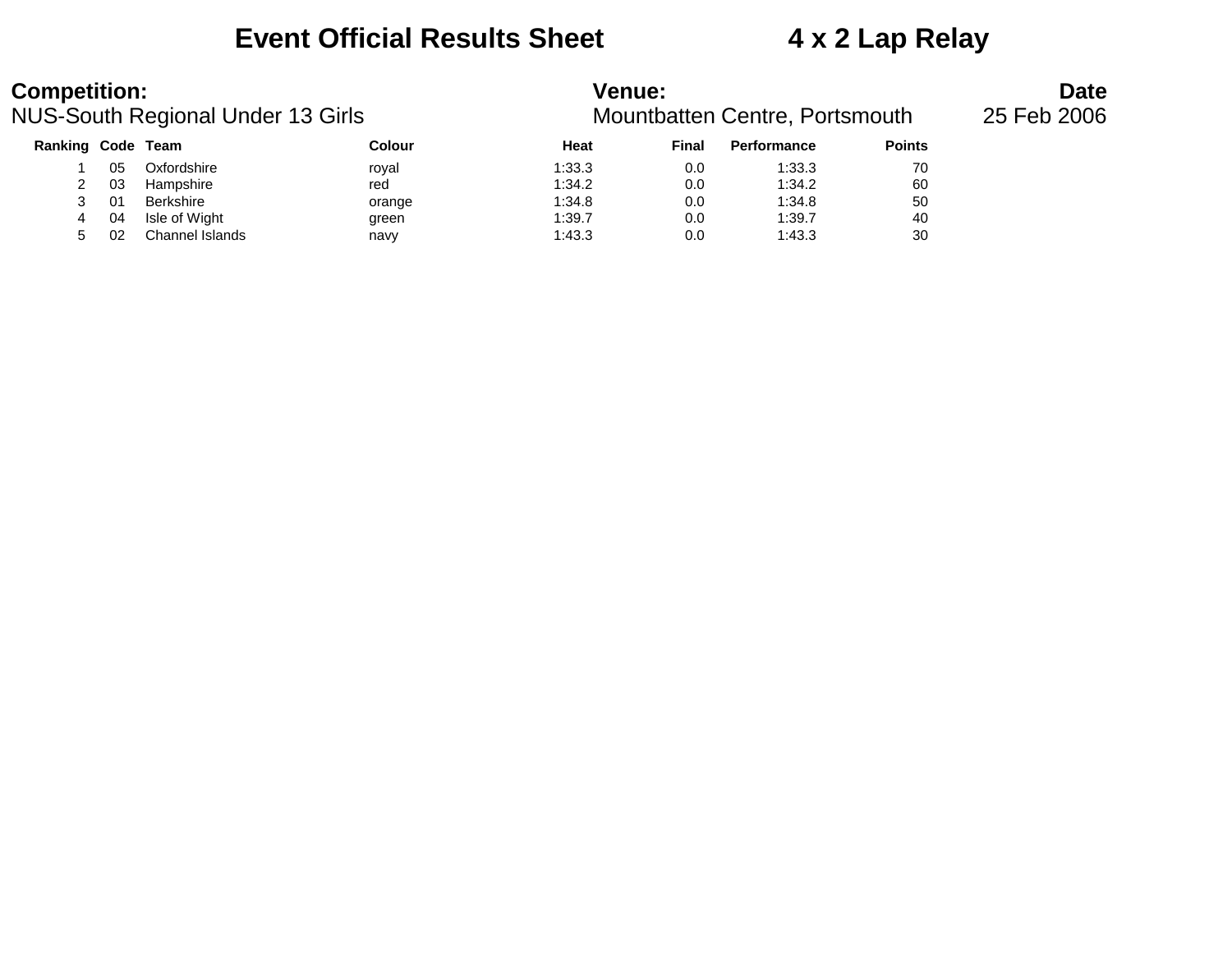### **Results Sheet High Jump**

### **Competition:**<br>**Date**<br>Mountbatten Centre, Portsmouth 13 Girls MUS-South Regional Under 13 Girls NUS-South Regional Under 13 Girls

| Ranking             |                  | Team             | Colour        |                   |                       | <b>Points</b> |             |               |
|---------------------|------------------|------------------|---------------|-------------------|-----------------------|---------------|-------------|---------------|
|                     | $1 =$            | Channel Islands  |               | navy              |                       | 45            |             |               |
|                     | $1 =$            | Oxfordshire      |               | royal             |                       | 45            |             |               |
| 3                   |                  | <b>Berkshire</b> |               | orange            |                       | 40            |             |               |
| 4                   |                  | Isle of Wight    |               | green             |                       | 38            |             |               |
| 5                   |                  | Hampshire        |               | red               |                       | 30            |             |               |
| <b>Ranking Team</b> |                  |                  | <b>Colour</b> | <b>BibNo Name</b> |                       |               | <b>Best</b> | <b>Points</b> |
|                     | Hampshire        |                  | red           |                   | 29 Emma Buckett       |               | 1.59        | 30            |
|                     | Channel Islands  |                  | navy          |                   | 14 Lucy Crossman      |               | 1.45        | 28            |
| 3                   | Berkshire        |                  | orange        |                   | 4 Antonia Kesel       |               | 1.30        | 26            |
| 4                   | Oxfordshire      |                  | royal         |                   | 57 Emily Moore        |               | 1.25        | 24            |
| $5=$                | Isle of Wight    |                  | green         |                   | 37 Montana Booth      |               | 1.25        | 21            |
| $5=$                | Oxfordshire      |                  | royal         |                   | 51 Charlotte Drummond |               | 1.25        | 21            |
| $7 =$               | Channel Islands  |                  | navy          |                   | 18 Rebecca Houze      |               | 1.20        | 17            |
| $7 =$               | Isle of Wight    |                  | green         |                   | 43 Letitia Mitchell   |               | 1.20        | 17            |
| 9                   | <b>Berkshire</b> |                  | orange        |                   | 8 Olivia Chilton      |               | 1.15        | 14            |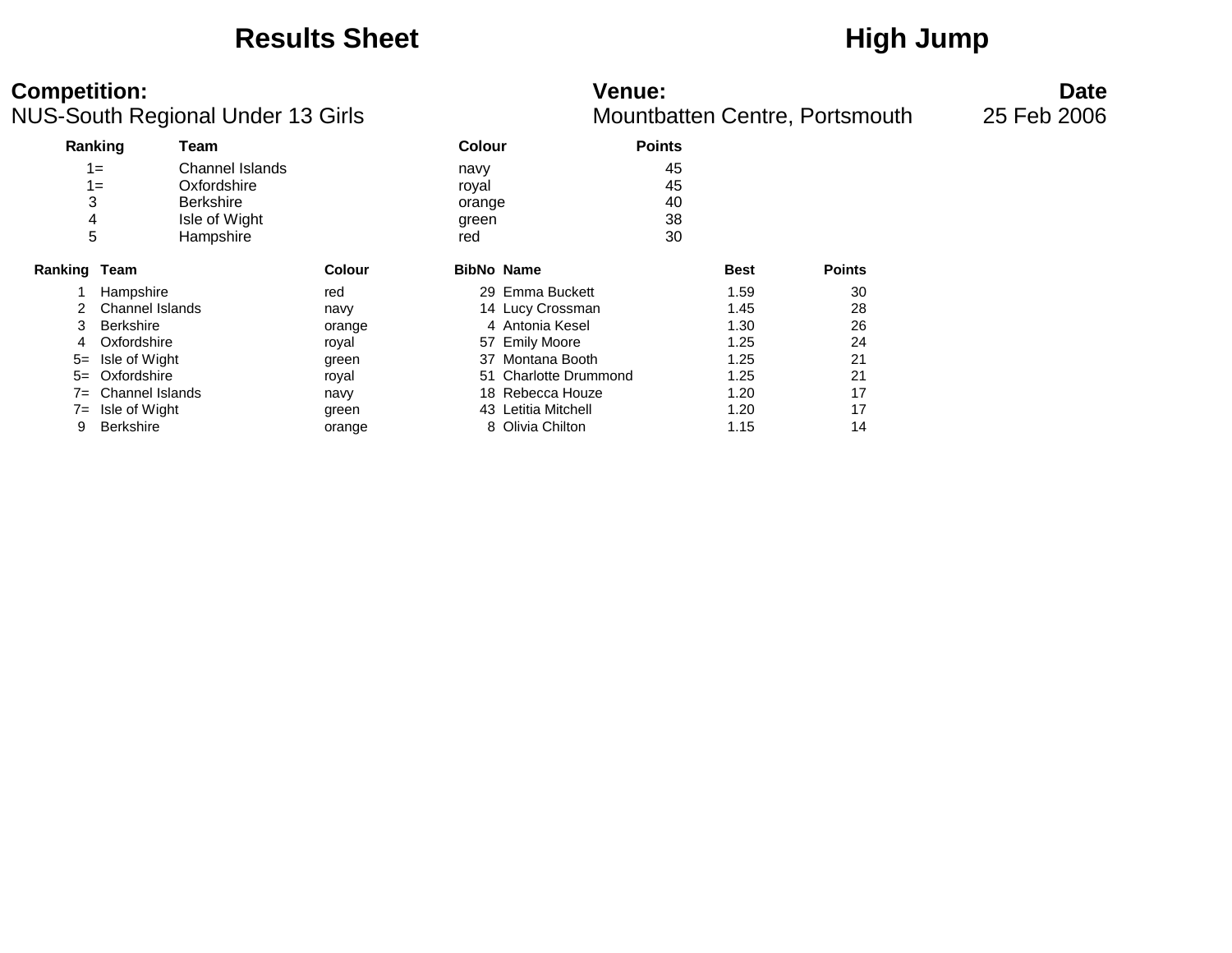### **Results Sheet Shot**

### **Competition: Venue: Date**

| Ranking |                  | Team             |        | <b>Colour</b>     |                        | <b>Points</b> |             |               |
|---------|------------------|------------------|--------|-------------------|------------------------|---------------|-------------|---------------|
|         |                  | Hampshire        |        | red               |                        | 56            |             |               |
|         | $2=$             | <b>Berkshire</b> |        | orange            |                        | 46            |             |               |
|         | $2=$             | Channel Islands  |        | navy              |                        | 46            |             |               |
| 4       |                  | Isle of Wight    |        | green             |                        | 34            |             |               |
| 5       |                  | Oxfordshire      |        | royal             |                        | 28            |             |               |
| Ranking | Team             |                  | Colour | <b>BibNo Name</b> |                        |               | <b>Best</b> | <b>Points</b> |
|         | Hampshire        |                  | red    | 31                | <b>Emiliy Varcoe</b>   |               | 9.94        | 30            |
|         | Channel Islands  |                  | navy   |                   | 15 Katheryn Rothwell   |               | 9.86        | 28            |
| 3       | Hampshire        |                  | red    |                   | 36 Sarah Newton        |               | 9.02        | 26            |
| 4       | <b>Berkshire</b> |                  | orange |                   | 6 Becky Toft           |               | 8.29        | 24            |
| 5       | <b>Berkshire</b> |                  | orange |                   | 10 Letitia Rizan       |               | 6.99        | 22            |
| 6       | Isle of Wight    |                  | green  |                   | 42 Charlotte Drummand  |               | 6.95        | 20            |
|         | Channel Islands  |                  | navy   |                   | 16 Clioua Ellyott      |               | 6.92        | 18            |
| 8       | Oxfordshire      |                  | royal  |                   | 52 Lauren Hullins      |               | 6.40        | 16            |
| 9       | Isle of Wight    |                  | green  | 38                | <b>Ellie Brentnall</b> |               | 6.22        | 14            |
| 10      | Oxfordshire      |                  | royal  |                   | 56 Caroline Jenkins    |               | 5.82        | 12            |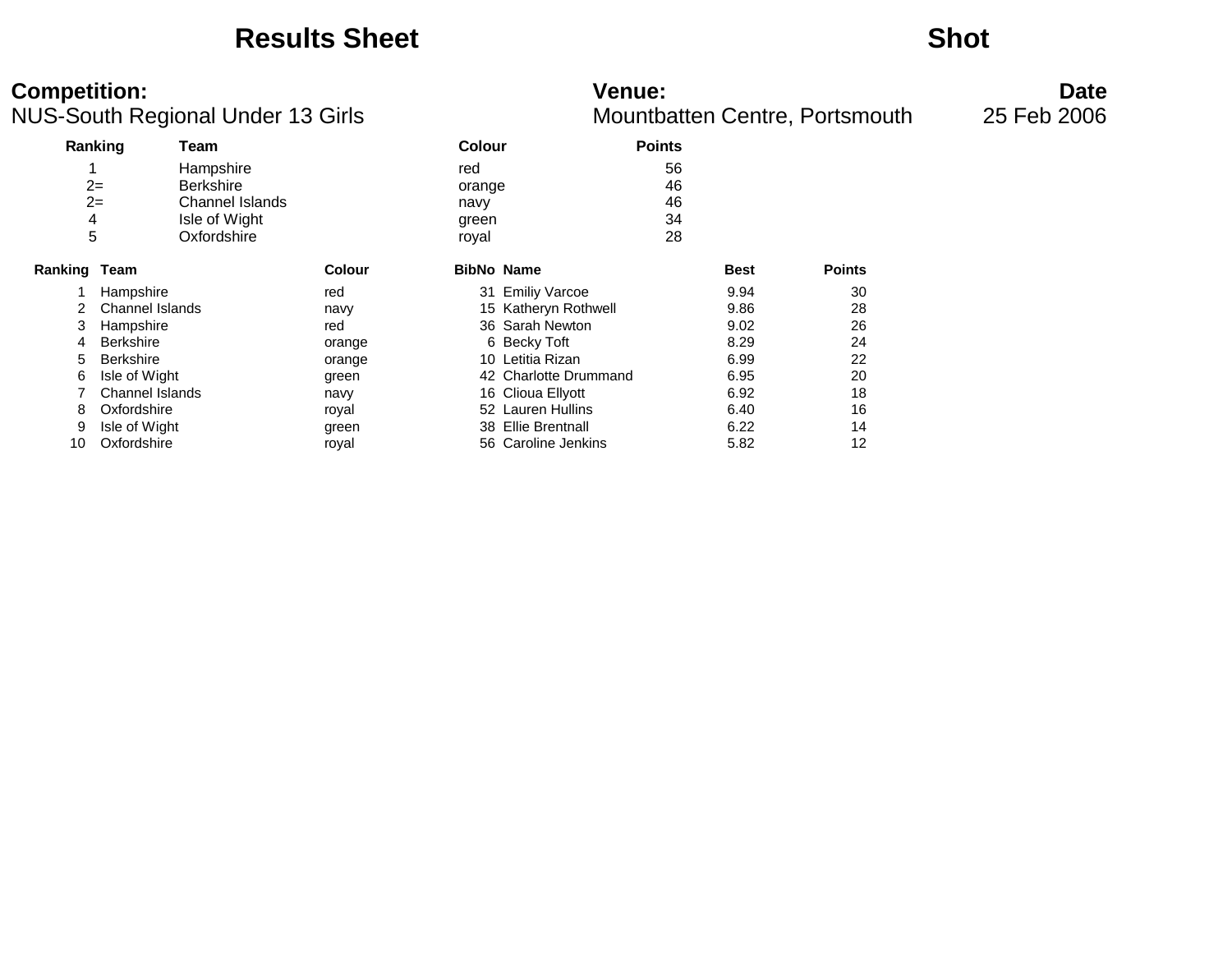### **Results Sheet Speed Bounce**

### **Competition: Venue: Date**

|                | Ranking                | Team                   |               | <b>Colour</b> |                        | <b>Points</b> |       |               |  |
|----------------|------------------------|------------------------|---------------|---------------|------------------------|---------------|-------|---------------|--|
|                |                        | <b>Berkshire</b>       |               | orange        |                        | 48            |       |               |  |
| $\overline{2}$ |                        | Oxfordshire            |               | royal         |                        | 46            |       |               |  |
| 3              |                        | Isle of Wight          |               | green         |                        | 44            |       |               |  |
| 4              |                        | Hampshire              |               | red           |                        | 39            |       |               |  |
| 5              |                        | <b>Channel Islands</b> |               | navy          |                        | 33            |       |               |  |
| Ranking Team   |                        |                        | <b>Colour</b> |               | <b>BibNo Name</b>      |               | Total | <b>Points</b> |  |
|                | <b>Berkshire</b>       |                        | orange        |               | <b>Shanice Willams</b> |               | 88    | 30            |  |
| 2              | Isle of Wight          |                        | green         |               | 39 Grace Crumplin      |               | 84    | 28            |  |
| $3=$           | Hampshire              |                        | red           |               | 30 Katie Shipp         |               | 79    | 25            |  |
| $3=$           | Oxfordshire            |                        | royal         |               | 50 Evie Boyd           |               | 79    | 25            |  |
| $5=$           | Channel Islands        |                        | navy          |               | 20 Amelia Jones        |               | 78    | 21            |  |
| $5=$           | Oxfordshire            |                        | royal         | 49            | Jemma Gregory          |               | 78    | 21            |  |
|                | <b>Berkshire</b>       |                        | orange        |               | 9 Gaby Callaghan       |               | 76    | 18            |  |
| 8              | Isle of Wight          |                        | green         |               | 44 Holly Newton        |               | 73    | 16            |  |
| 9              | Hampshire              |                        | red           | 27            | Melody Young           |               | 69    | 14            |  |
| 10             | <b>Channel Islands</b> |                        | navy          |               | 23 Molly Jehan         |               | 63    | 12            |  |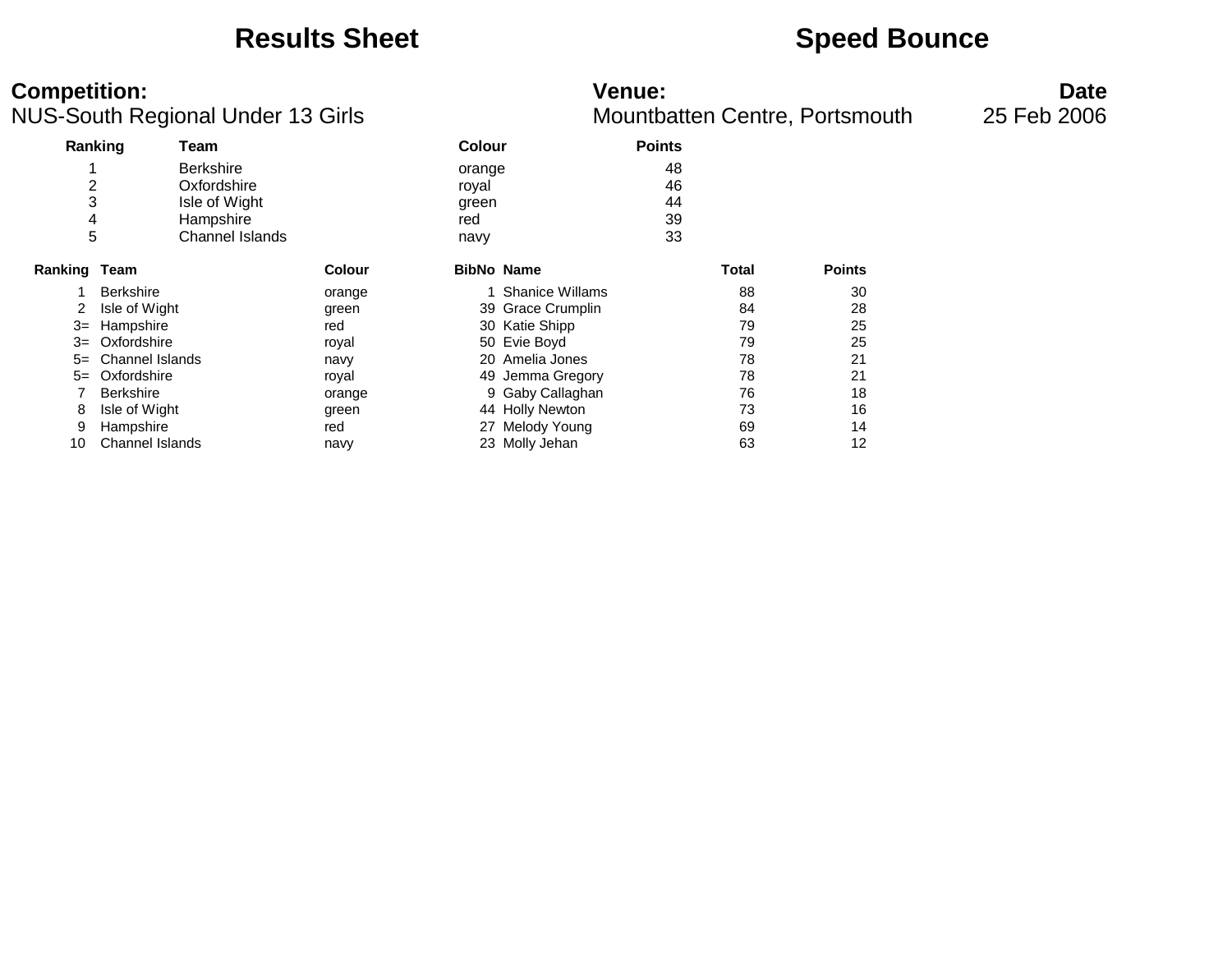## **Results Sheet Standing Long Jump**

### **Competition: Venue: Date**

| Ranking                 |                        | Team             |        |                   | <b>Points</b><br>Colour |    |             |               |
|-------------------------|------------------------|------------------|--------|-------------------|-------------------------|----|-------------|---------------|
|                         |                        | Hampshire        |        | red               |                         | 54 |             |               |
| $\overline{\mathbf{c}}$ |                        | Oxfordshire      |        | royal             |                         | 46 |             |               |
| 3                       |                        | <b>Berkshire</b> |        | orange            |                         | 44 |             |               |
| 4                       |                        | Channel Islands  |        | navy              |                         | 36 |             |               |
| 5                       |                        | Isle of Wight    |        | green             |                         | 30 |             |               |
| <b>Ranking Team</b>     |                        |                  | Colour | <b>BibNo Name</b> |                         |    | <b>Best</b> | <b>Points</b> |
|                         | <b>Berkshire</b>       |                  | orange |                   | 12 Hannah Ward          |    | 2.21        | 30            |
|                         | Hampshire              |                  | red    |                   | 32 Lucy Bliss           |    | 2.14        | 28            |
| 3                       | Hampshire              |                  | red    |                   | 25 Eve Gunter           |    | 2.11        | 26            |
| 4                       | Oxfordshire            |                  | royal  |                   | 60 Rebecca Hussey       |    | 2.10        | 24            |
| 5.                      | Oxfordshire            |                  | royal  |                   | 54 Rosie Kingston       |    | 1.98        | 22            |
| 6                       | <b>Channel Islands</b> |                  | navy   |                   | 22 Grace Bravery        |    | 1.95        | 20            |
|                         | Isle of Wight          |                  | green  |                   | 46 Camilla Shelley      |    | 1.83        | 18            |
| 8                       | <b>Channel Islands</b> |                  | navy   |                   | 13 Ciaria Fossey        |    | 1.82        | 16            |
| 9                       | <b>Berkshire</b>       |                  | orange |                   | 7 Katherine Gallacher   |    | 1.73        | 14            |
| 10                      | Isle of Wight          |                  | green  |                   | 48 Alicia Stokes        |    | 1.66        | 12            |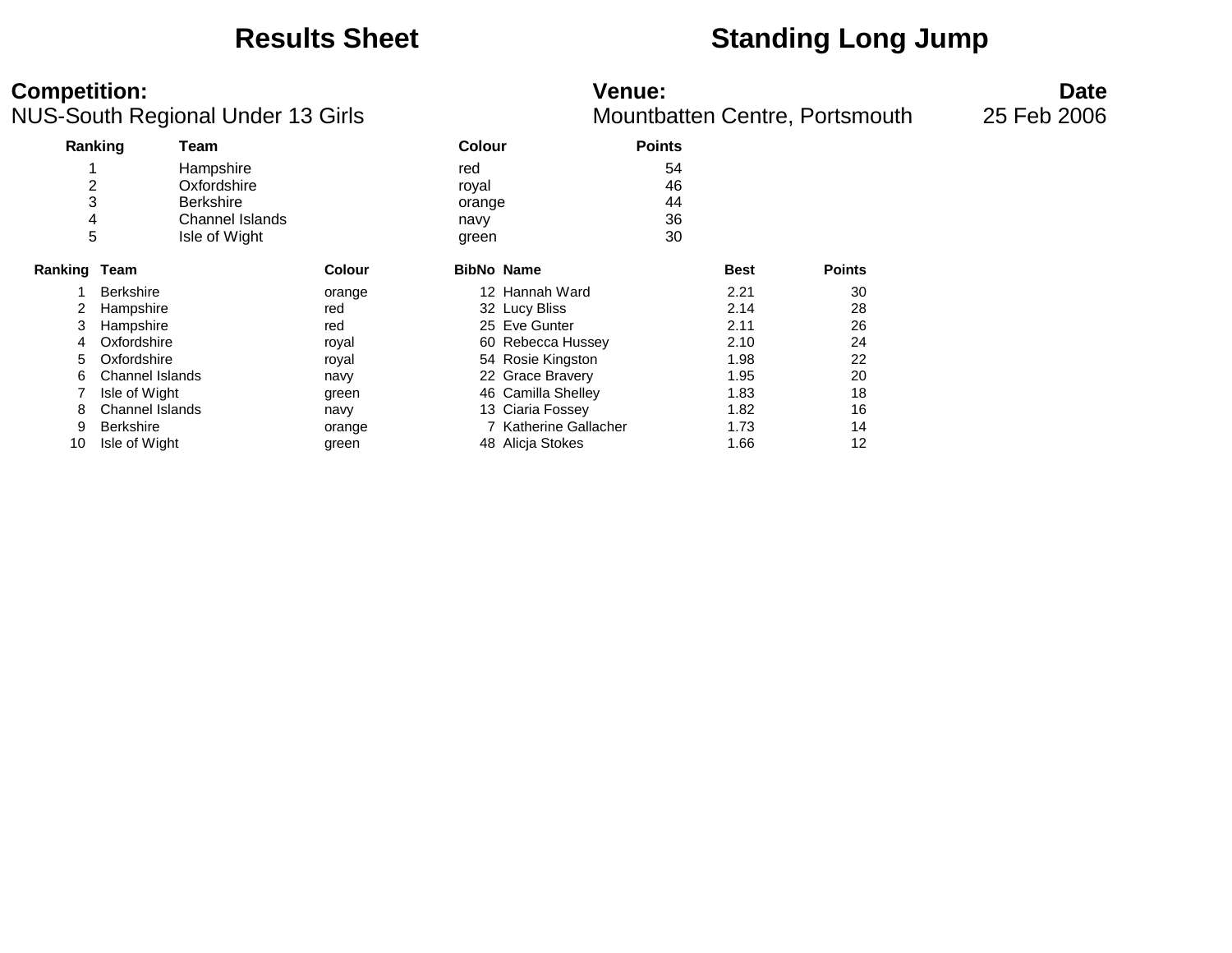### **Results Sheet Standing Triple Jump**

### **Competition: Venue: Date**

| Ranking        |                        | Team                   |               | <b>Colour</b>     |                       | <b>Points</b> |             |               |
|----------------|------------------------|------------------------|---------------|-------------------|-----------------------|---------------|-------------|---------------|
|                |                        | Isle of Wight          |               | green             |                       | 54            |             |               |
| $\overline{2}$ |                        | Oxfordshire            |               | royal             |                       | 50            |             |               |
| 3              |                        | Hampshire              |               | red               |                       | 46            |             |               |
| 4              |                        | <b>Berkshire</b>       |               | orange            |                       | 34            |             |               |
| 5              |                        | <b>Channel Islands</b> |               | navy              |                       | 26            |             |               |
| Ranking Team   |                        |                        | <b>Colour</b> | <b>BibNo Name</b> |                       |               | <b>Best</b> | <b>Points</b> |
|                | Oxfordshire            |                        | royal         |                   | 53 Rebecca Littlewood |               | 6.32        | 30            |
| 2              | Isle of Wight          |                        | green         |                   | 40 Charlotte Currie   |               | 6.21        | 28            |
| 3              | Isle of Wight          |                        | green         |                   | 47 Amiee Smart        |               | 5.91        | 26            |
| 4              | Hampshire              |                        | red           | 33                | Joanne Bottle         |               | 5.82        | 24            |
| 5              | Hampshire              |                        | red           |                   | 34 Chrisite Woodford  |               | 5.72        | 22            |
| 6              | Oxfordshire            |                        | royal         |                   | 55 Emily Carstairs    |               | 5.63        | 20            |
|                | <b>Berkshire</b>       |                        | orange        |                   | 2 Sarah Hayworth      |               | 5.54        | 18            |
| 8              | <b>Berkshire</b>       |                        | orange        |                   | 3 Ngwafu Tansie       |               | 5.51        | 16            |
| 9              | <b>Channel Islands</b> |                        | navy          |                   | 24 Chole Huxtor       |               | 5.47        | 14            |
| 10             | <b>Channel Islands</b> |                        | navy          |                   | 21 Lauren Le Molgmali |               | 4.14        | 12            |